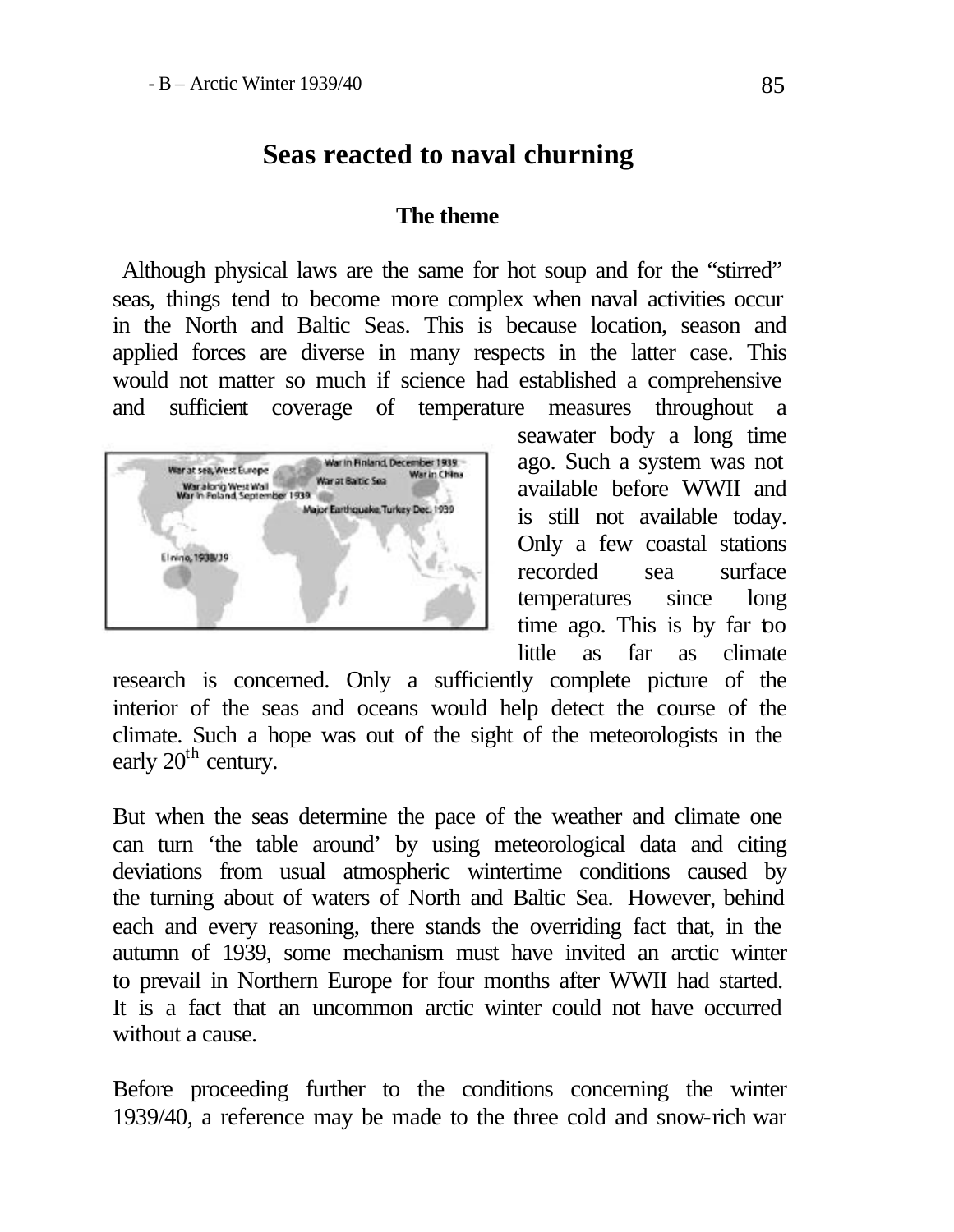winters of 1939/40, 1940/41 and 1941/42, by outlining the interesting observation made by a scientist from Kew Observatory at Richmond/UK in  $1943^{17}$ : "The present century has been marked by such a widespread tendency towards mild winters that the "old– fashioned winters", of which one has heard so much, seemed to have disappeared for ever. The sudden arrival at the end of 1939 of what was considered to be the beginning of a series of cold winters was therefore all the more surprising.

Since the winters of 1878-79, 1879-80 and 1880-81, there have never been such severe winters, three in succession, as those of 1939/40, to 1941/42." He further points to another significant aspect with regard to snow conditions in SE England: "Since comparable records began in 1871, the only other three successive winters as snowy as the recent ones  $(1939-1942)^{18}$  were those during the last war, namely 1915/16, 1916/17 and 1917/18, when snow fell on 23%, 48% and 23% of the days, respectively". Should this statement not raise excitement and confirm outright that 'great' wars leave behind indelible fingerprints? The 'surprise' of three successive cold winters will be come up again at a later stage. At this point it is to note the starting line: the polar winter of 1939/40 came unexpectedly, as confirmed by contemporary WWII witnesses.

Based on the features of Europe's northern seas, the following three topics will be discussed:

- Lost west wind drift due to making the seas steaming.
- Cooling the seas too early.
- Sea ice conditions during winter 1939/40.

18 Instead usual 10% days of snowfall at Kew Observatory during January and February , there WCL 1940 (28%), 1941 (32%), and 1942 (44%)

<sup>17</sup> Drummond, A.J.; 'Cold winters at Kew Observatory, 1783-1942'; Quarterly Journal of Royal Met. Soc., No. 69, 1943, pp 17-32, and: Drummond, A.J.; Discussion of the paper: 'Cold winters at Kew Observatory, 1783-1942'; Quarterly Journal of Royal Met. Soc., 1943, p. 147ff.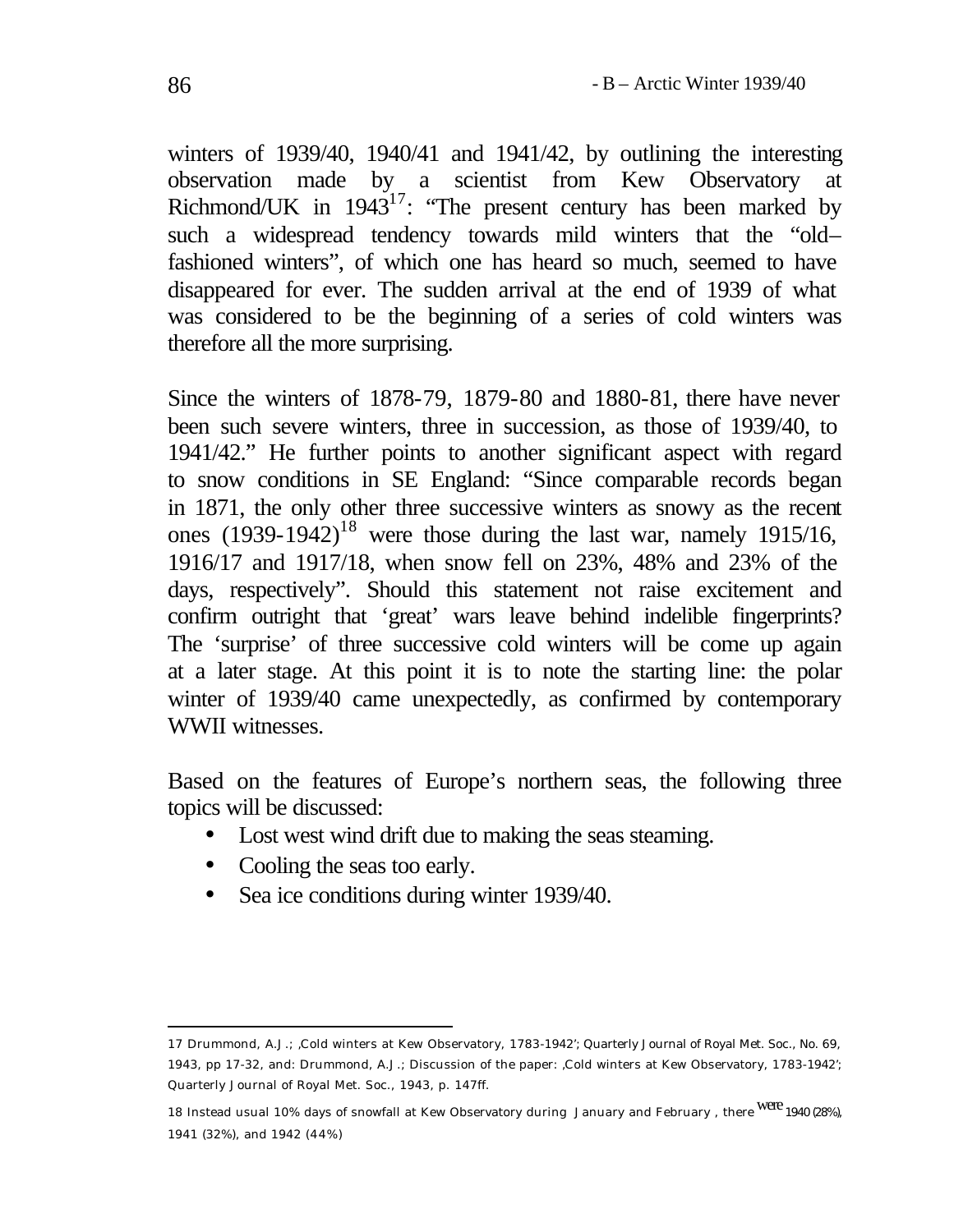## **Europe's northern waters**

#### **North Sea**

North Sea is one of the principal factors in Europe's climatology. On the one hand, North Sea is a part of the North Atlantic Ocean and is like a big bight. On the other hand, it curves into the landmasses of the European continent. Climatic conditions are therefore transitory. Its climate is neither maritime nor continental. Nevertheless, due to its geographical location, prevailing westerly winds travelling through the hemisphere within a zone of 2,000 kilometres breadth usually ensure a temperate humid climate.

Britain, the most western Atlantic outpost, has its weather influenced by Atlantic depression and presumably would outline a general picture as it follows: between predominant occurrences of depressions, there are often small mobile anticyclones that bring a period of fair weather. Sometimes large, stationary anticyclones effectively act as a 'block' to the regular passage of depressions. These larger anticyclones can often last for over a month and completely change the character of wet, windy and cloudy weather of Britain. If one of these anticyclones established over Scandinavia and easterly winds on their southern side, they can drive very cold air from the continent of Europe. In any of these cases, North Sea plays a vital role in deciding Europe's climate.

|                  | North Sea diagonals (England – Continent) |                  |                     |  |  |
|------------------|-------------------------------------------|------------------|---------------------|--|--|
| Water depth      | Southern section                          | Middle section   | Northern section    |  |  |
|                  | West/East                                 | West/East        | West/East           |  |  |
|                  | Temperature °C                            |                  |                     |  |  |
| Surface          | $10/12.5$ °C                              | $8/15$ °C        | $6/10$ °C           |  |  |
| $7.5 \text{ m}$  | $11/13$ °C                                | $8/15$ °C        | 5.5/10 $^{\circ}$ C |  |  |
| 20 <sub>m</sub>  | $11/13$ °C                                | $7/13$ °C        | 5.5/8.5 °C          |  |  |
| 30 <sub>m</sub>  | $11^{\circ}$ C                            | $6.5/12$ °C      | $5/7.5$ °C          |  |  |
| 40 <sub>m</sub>  | -                                         | $6/11$ °C        | $4.5/6$ °C          |  |  |
| 60 <sub>m</sub>  | $\overline{\phantom{0}}$                  | 4.4 $^{\circ}$ C | 4.5/3.5 °C          |  |  |
| 80 <sub>m</sub>  |                                           | 3.5              | 4.5/1.5             |  |  |
| 100 <sub>m</sub> |                                           |                  | 4/1.5               |  |  |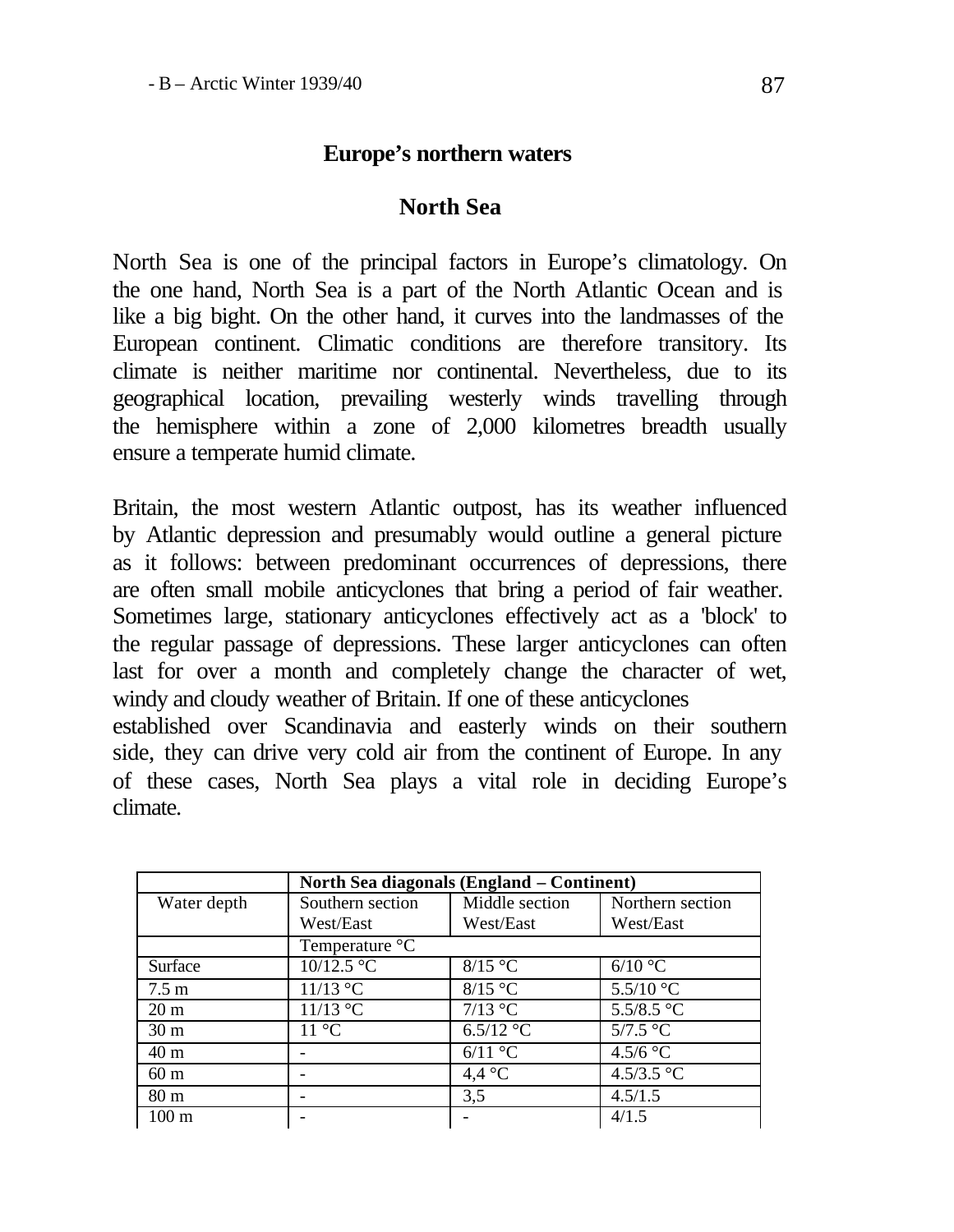The principal factors affecting the climate of any ocean and sea body interior are temperature and salinity. The latter varies in the North Sea more than in any other sea but is less related to the season. Seawater temperatures vary according to depth and to seasons.

It is of great importance to demonstrate developments in autumn 1939 according to statistics and observed air temperature data*, a*s seawater and atmospheric temperatures are closely interconnected.

Water depth in the North Sea can be roughly divided into two sections. The southern section comprises a plateau south of a line running from mid-England (Hull) to North Denmark that is mostly less than 40m deep. The northern section is a triangle between North Denmark –Hull – Shetland Islands with a water depth generally ranging between 60 and 120m (the deepest place is 263 m), and the submarine valley along the Norwegian coast with depths ranging between 240 and 350 metres, and 500-700m depths in Skagerrak. The inflow of warm water from the Atlantic Gulf current enters the sea from the north and influences the current system from the surface to the bottom in the northern part only. The 40m deep southern plateau is hardly affected by the northern water, but receives some Atlantic water via the Strait of Dover and some freshwater from the rivers. Thus the North Sea is rich in different water masses, which vary seasonally and fluctuate annually. As all coastlines are subject to marked tidal forces, considerable water masses actually vary on a daily basis.

The annual approximate temperature variation data in three West-East diagonals across the North  $\text{Sea}^{19}$  is as it follows:

<sup>19</sup> Tomezaqk,G. und Goedecke,E.; Die thermische Schichtung der Nordsee, Publisher: Deutsches Hydrographisches Insitut, Hamburg 1964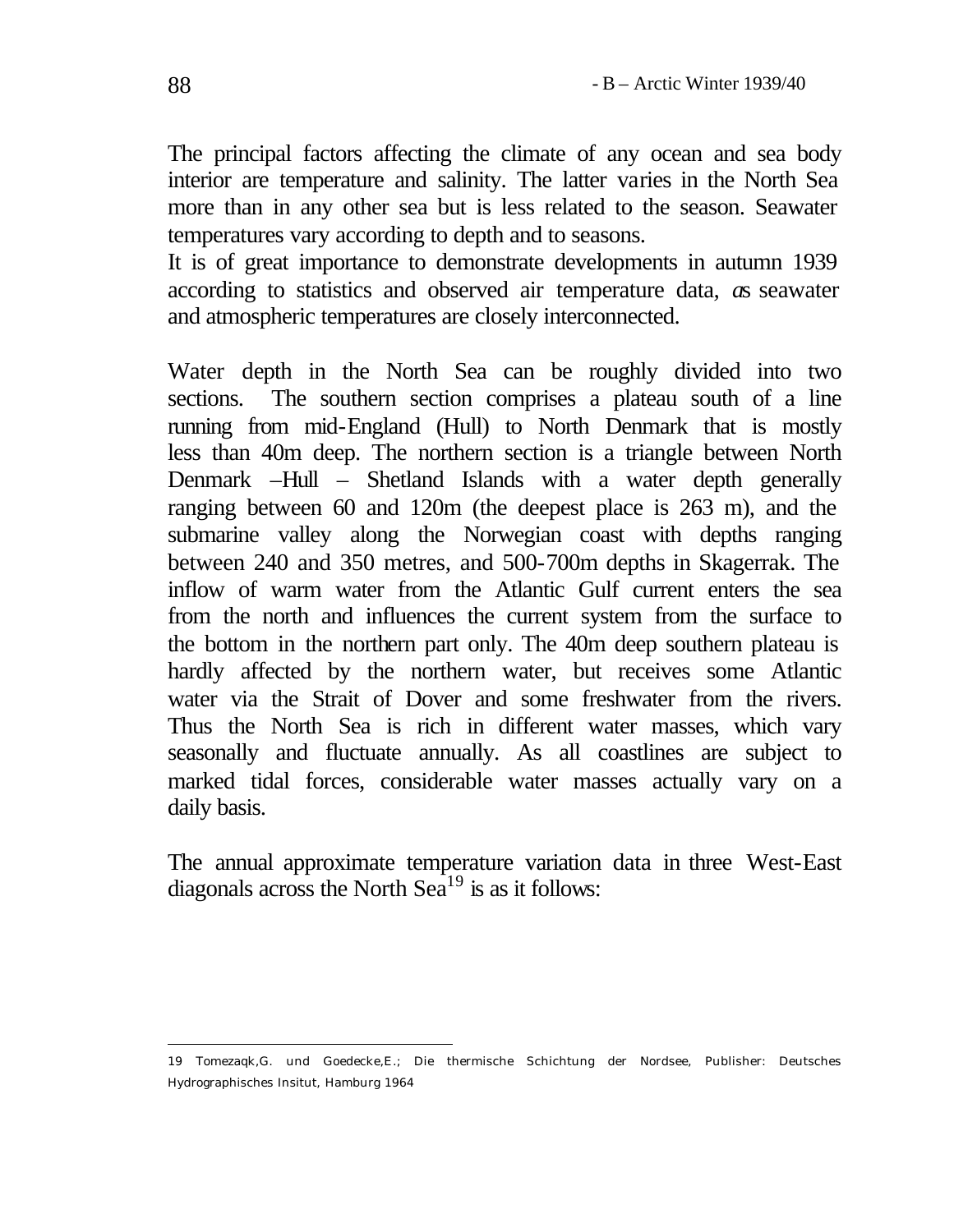#### **Southern section**

Due to the shallowness and tidal forces of the water body, its temperature structure can be described as a homogeneous one (from surface to the bottom), with small variations as the average temperatures indicate: December (8.5°C), January (6.5-7°C), February (5.5 $^{\circ}$ C), March (5 $^{\circ}$ C), April (6.5 $^{\circ}$ C), suggesting that water very close to the coasts has lower temperatures during the winter season. Between May and August, temperatures increase from 8.5°C to 14.5°/17°C and

decrease as it follows:

| Depth                  | August                | September  | October    | November                      |
|------------------------|-----------------------|------------|------------|-------------------------------|
| Surface,               | 14.5-17 °C   14-16 °C |            | 12-13.5 °C | $09^{\circ} - 10^{\circ}$ (*) |
| West-East              |                       |            |            |                               |
| $20 \text{ m}$ , West- | 14-16 °C              | 15-16.5 °C | 13.5-14 °C | $9.5 - 11$ °C                 |
| East                   |                       |            |            |                               |



(\*) in mid North Sea, the figure is with 11.5° higher than in West & East.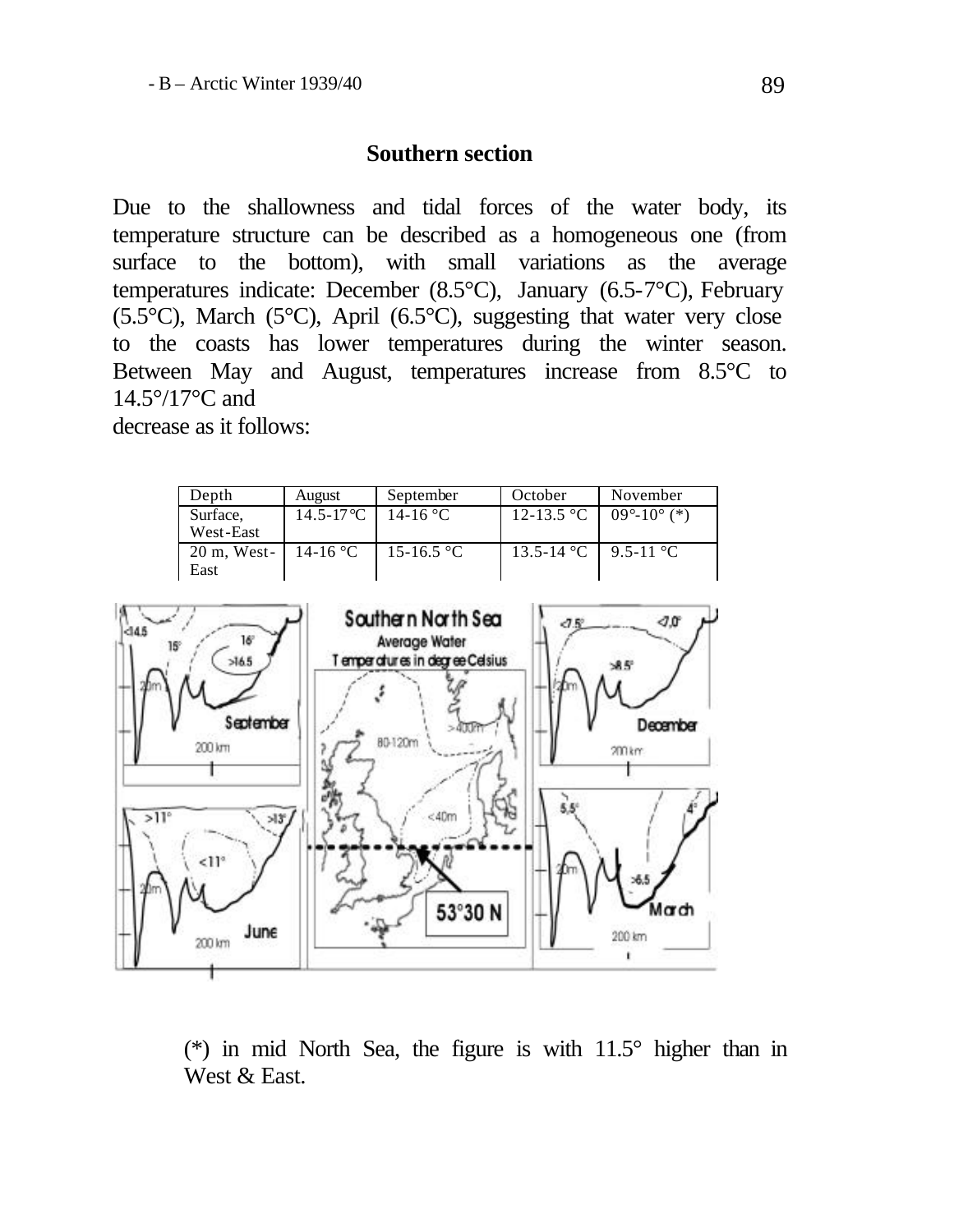Fairly homogeneous figures of the water body temperature, with  $15^{\circ}/16^{\circ}$ C at peak time and the lowest temperature in March (5 $^{\circ}$ C), indicate that the water body experiences an average change of about 1.5°C per month.

#### **Northern section**

In March, the lowest annual average temperatures at the surface of the water ranged between 7°C in the northwest (Atlantic water) and 4.5°C in the southeast (Dutch coast). At the end of August, the highest average temperatures at the surface of the water ranged correspondingly (NW and SE) between 13°C and 17.5°C in the Helgoland Bight.

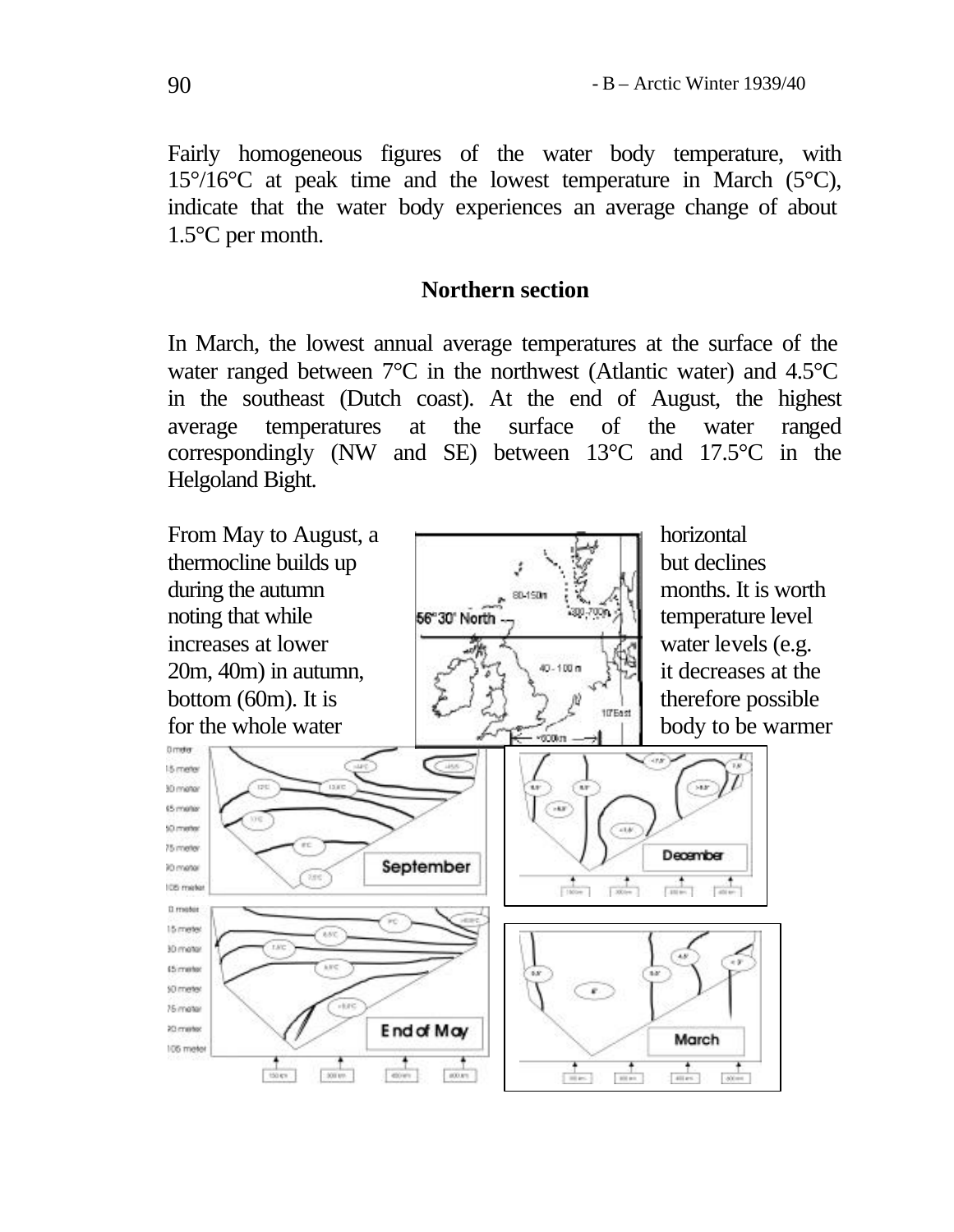in September than in August. While calculation of 'monthly averages' is an approximate figure, it nevertheless gives an indication that the monthly decrease in temperature (or energy release) takes place in small quantities only from 11<sup>o</sup>C in August to 4.5<sup>o</sup>C in March, i.e. on an average it could be as little as just one degree per month.

## **Baltic Sea**

In terms of size, the Baltic Sea is a mere 'drop' of water in the world's oceans, but thanks to its strategic location and specific features it represents a 'significant' force and influences the weather in the countries surrounding it*.* It is an excellent location for the climatology study.



January mean temperature, Baltic Sea

**The image demonstrates how important the Baltic Sea water temperatures influences the air temperatures during the month of January**

 The total area of the Baltic Sea is of 400,000 square kilometres, with an average depth of 55m, including the Gulf of Bothnia (55-294m) and the Gulf of Finland (30m). Except for the eastern part (Gdynia Bight with a maximum of 114m), Southern Baltic is less than 50m deep. Climatically speaking, an important feature of this sea is a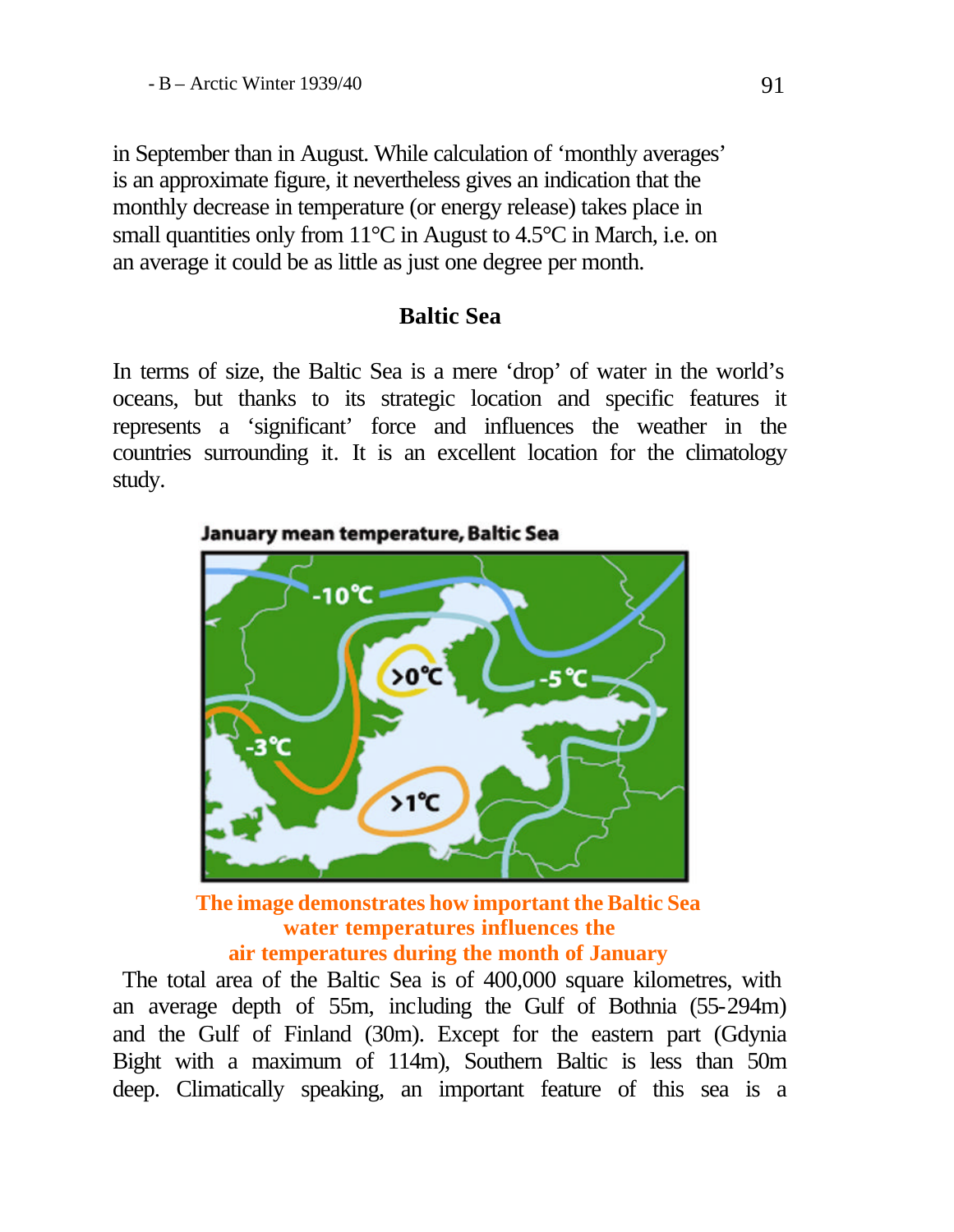2,500m high mountain ridge from the north to the south of Norway, drawing a sharp line between maritime and continental belonging.

Behind this barrier continental and polar air have much easier access than in areas where Atlantic air travels east at a low elevation level. This frequently guarantees warm summers to Baltic countries by significantly delaying the arrival of continental winter conditions. There is hardly any other sea in the northern hemisphere which can convincingly demonstrate the importance of heat storage and release process throughout all seasons as the Baltic Sea does it.

Actually, very cold conditions cannot prevail on sea and in nearby coastal areas over a longer period as long as the sea is open and not iced. Icing is a very critical point in regional climatology. Every sea area covered with ice loses ten times less energy to the atmosphere than an open sea  $area<sup>6</sup>$ . The importance of heat flux can be clearly demonstrated with temperature data records which show that winter average temperatures at the seaside are considerably higher than farther inland whereby temperature sometimes decreases in great leaps, i.e. by 1°C per 50 km or more, depending on the distance from the coast.

From mid-September to the end of February, when air is colder than seawater, water temperature decreases between 13°C and 15°C, which is significantly more than that of the North Sea (9.5-11.5°C). This actually means that the surface temperatures, with an average ranging between  $0^{\circ}$ C (north) and  $3^{\circ}$ C (south) in January, quickly come close to zero. Deeper waters  $(80 \text{ metres and below})$  have just  $45^{\circ}$ C, while water column above varies according to the seasons<sup>20</sup>. These temperature changes during various seasons are effective only from surface to about 80m depth. While surface water reaches its peak temperature by the end of August, lower levels may reach its peak later on (e.g. 40m with 10°C in late October). Therefore, all activities

<sup>20</sup> Finnish Institute of Marine Research; M.Leppäranta et.al; "Phases of the ice season in the Baltic Sea' No. 254, Suppl.2; Helsinki 1988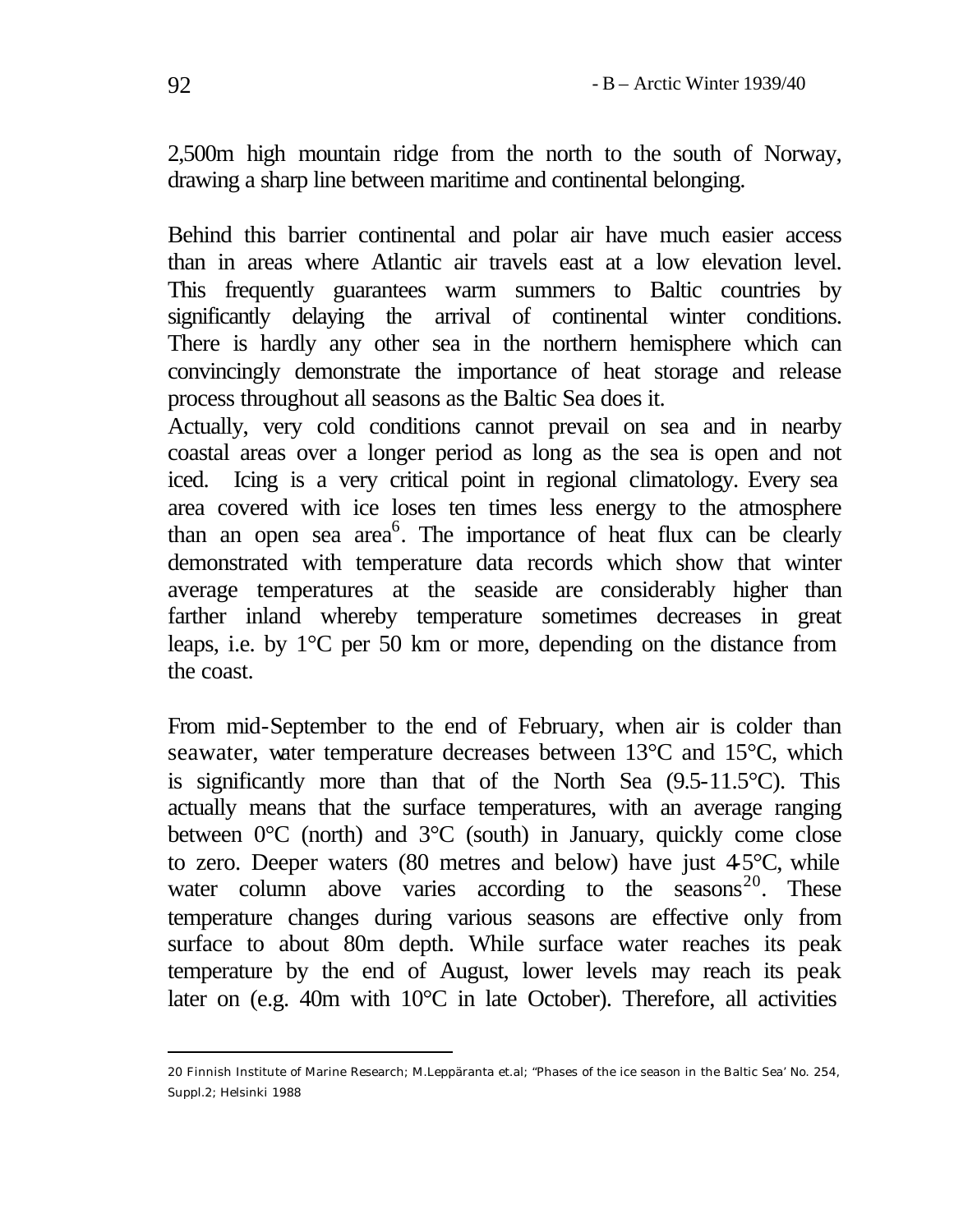that took place at sea in the autumn of 1939 could have had two principal effects:

- 1. Churning the upper sea water layer causes a soup cup effect by increasing evaporation;
- 2. Turning seawater masses about will force considerable warm water masses to greater depths, which is to 'resurface' later thus contributing to milder air (as usual) or delaying icing processes by days or weeks.

# **Killing of westerly winds**

The western European weather is famous for the predominant flow of wind blowing from the North Atlantic above the Euro-Asian landmasses (from west to east). The wind brings warm air from the depression but soaked up with humidity from the ocean. In contrast, anticyclones influence the weather conditions through high air pressure combined with dry and cold air masses.

This is immediately clear when comparing the climates of Amsterdam and Moscow. The latter has similar latitude as the Netherlands, but the Netherlands have cooler summers and milder winters. This is because Moscow is situated away from the warming effects of the Gulf Stream and other warm ocean currents that could keep winter temperatures mild. Moscow has less humidity and less cloudy air.

Also Northern Germany and Southern Scandinavia which have coastlines to North and Baltic Sea have maritime climate caused by the warm westerly winds of the Atlantic. Further inland or further east, the climate is more continental: marked by greater diurnal and seasonal variations in temperature, with warmer summers and colder winters.

These conditions would have also prevailed during the winter of 1939/40 if German Reichskanzler Adolph Hitler had not started the Second World War. From the 1<sup>st</sup> of September 1939, huge naval war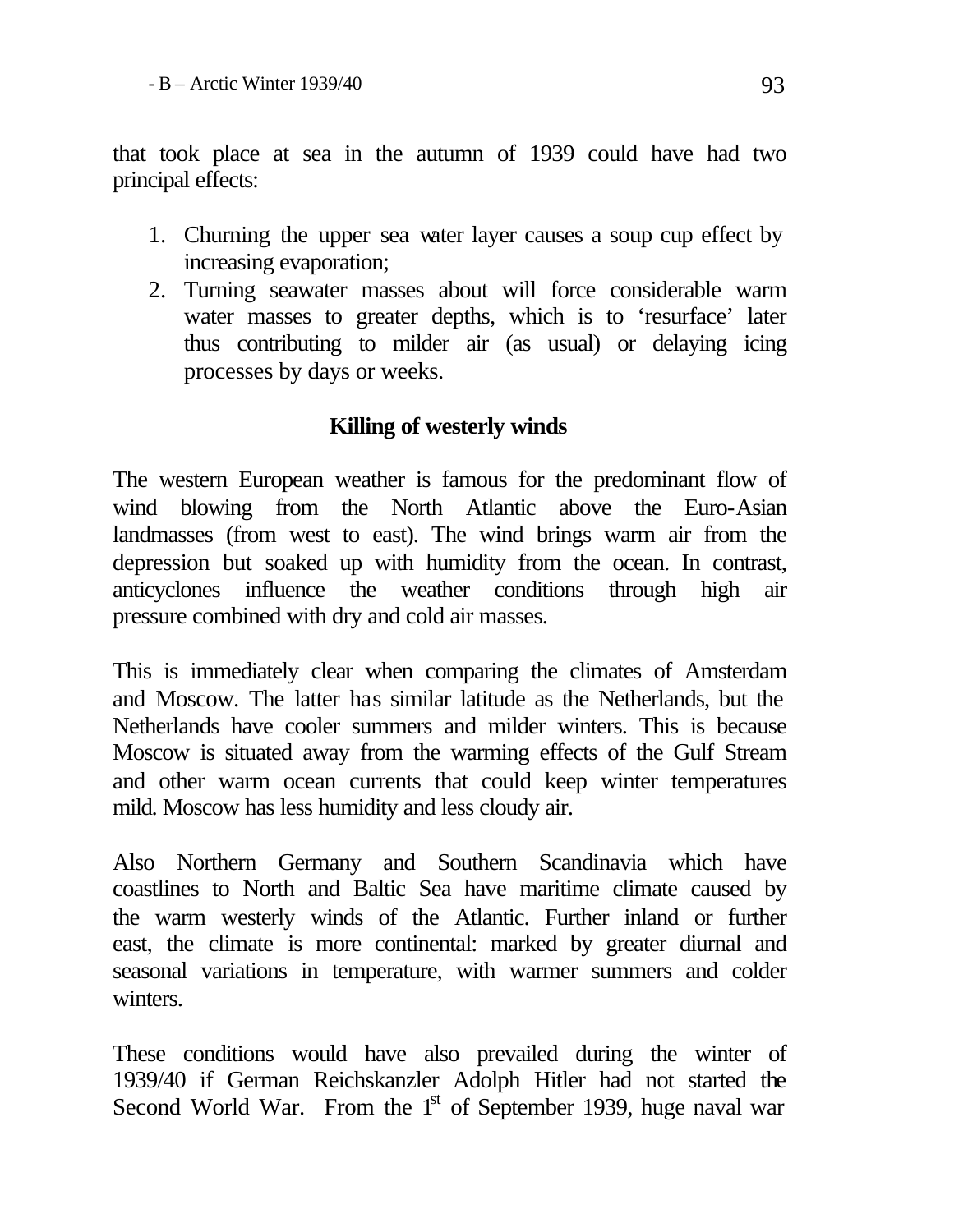machineries interfered in the common struggle between cyclones and anti-depressions, between Low and High air pressure areas. To them, North and Baltic Sea serve as a blueprint. Whether the seas are warm or cold determines the prevalence of continental or maritime air. The war machinery changed the weather blueprint so quickly and so decisively that the westerly winds were already sealed off from passing through Central Europe after a few weeks.

## **North and Baltic Sea reaction**

North and Baltic Seas play their role according to the physical laws. By the end of August, they had reached the highest seasonal heat capacity. At this time, the upper water column (down to 30 meters depth) is about 10°C warmer than six months later, in March. If the seas are left in peace and not more than usual winter winds and storms make waves and other internal currents exchange the cold water for warm water at sea surface, then seasonal cooling from September to December and March occurs gradually, but close to long term statistical average. That is what climatology tells ever since: "climate is average weather over a long period of time $\mathbb{R}^{21}$ .

However, statistics become useless if a spoon is stirred forcefully in hot soup or if naval means and forces interfere and turn seas up side down. Warm water starts to steam. The more water is turned and twisted, the more steam goes up. When more steam goes up, physical laws require that rising water vapour is replaced by more heavy air. Statistically, Britain is surrounded by warm water which ensures the wet, windy, and cloudy weather character of The Isles during autumn and winter more than during any other season. But sometimes large, stationary anticyclones act effectively as a 'block' of the regular passage of Atlantic depressions. This is exactly what happened in autumn 1939. Seawater around Britain (particularly in the southern North Sea, Helgoland Bight, and Baltic Sea) was forced to evaporation at a rate above any other climate data average. Air above the seas became 'thin' and needed replacement with 'heavy' air. This

<sup>21</sup> Cf. Houghton, J.T. et.al. (ed), Climate Change, The IPCC Scientific Assessment, Cambridge, 1990, p. xxxv.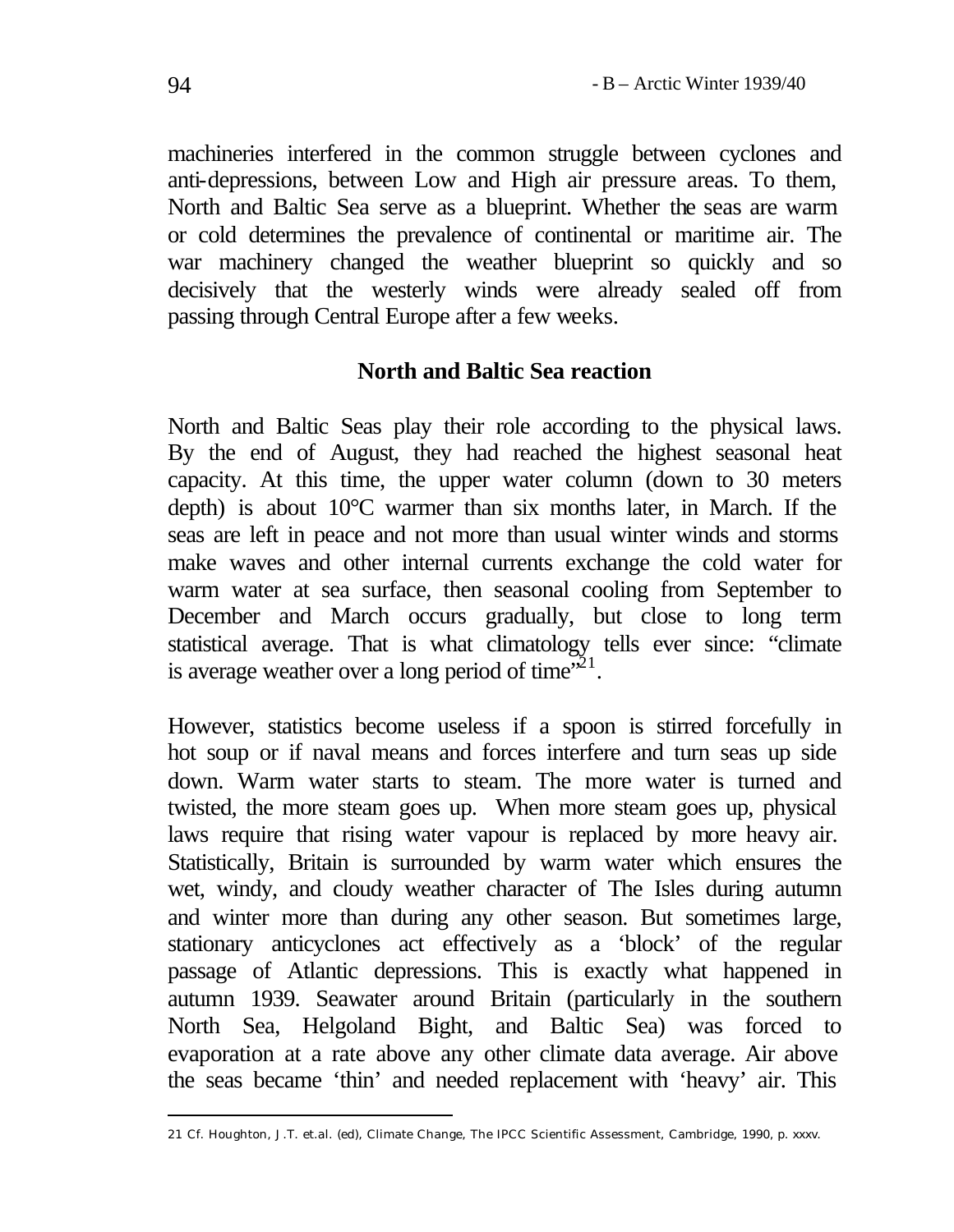replacement air needed to come from somewhere. Heavy air was abundantly available in the depths of Northern Russia and in the Arctic region. Consequently, cold air travelled from North to East, in the direction of Western Europe. The NE winds are not suspected for blocking the depressions from crossing Britain and Central Europe, but should be regarded as a strong evidence that naval warfare acted in North and Baltic Sea like a rapidly turned spoon in a cup filled with hot soup. The next three subsections aim at confirming this picture, discussing 'losing the west wind', 'raining cats and dogs along western war front' and highlighting exceptional sea icing conditions in North and Baltic Sea.

## **'Seewarte' awaits Atlantic depression**

While considering the faith of the west-wind during the months between September and December 1939, one might receive an answer from Seewarte. "Deutsche Seewarte", the distinguished German meteorological office in Hamburg, was under the supervision of the Minister of Air Travel and Commander-in-Chief of the Air Force Hermann Goering (between 1935-1945, as already mentioned in the Preface). Although all weather information was classified as top secret by all warring nations, the preparation of daily weather charts and weather analysis was done with great efforts and care. Precise and best possible forecasts were of the highest importance for naval, aerial and military planning. The Seewarte did the job like other Met-Offices: presentation of data, preparation of weather charts and analyses. The daily analysts made numerous comments about an unusual weakness of the west wind and passing of depressions. They wondered, predicted and disputed that the west wind was lost or had disappeared and none of the wartime meteorologists in charge ever realised why. In the following section, some extracts from "Seewarte" weather analysis are reproduced which concern the deviation of the west wind or the movement of low air pressure areas.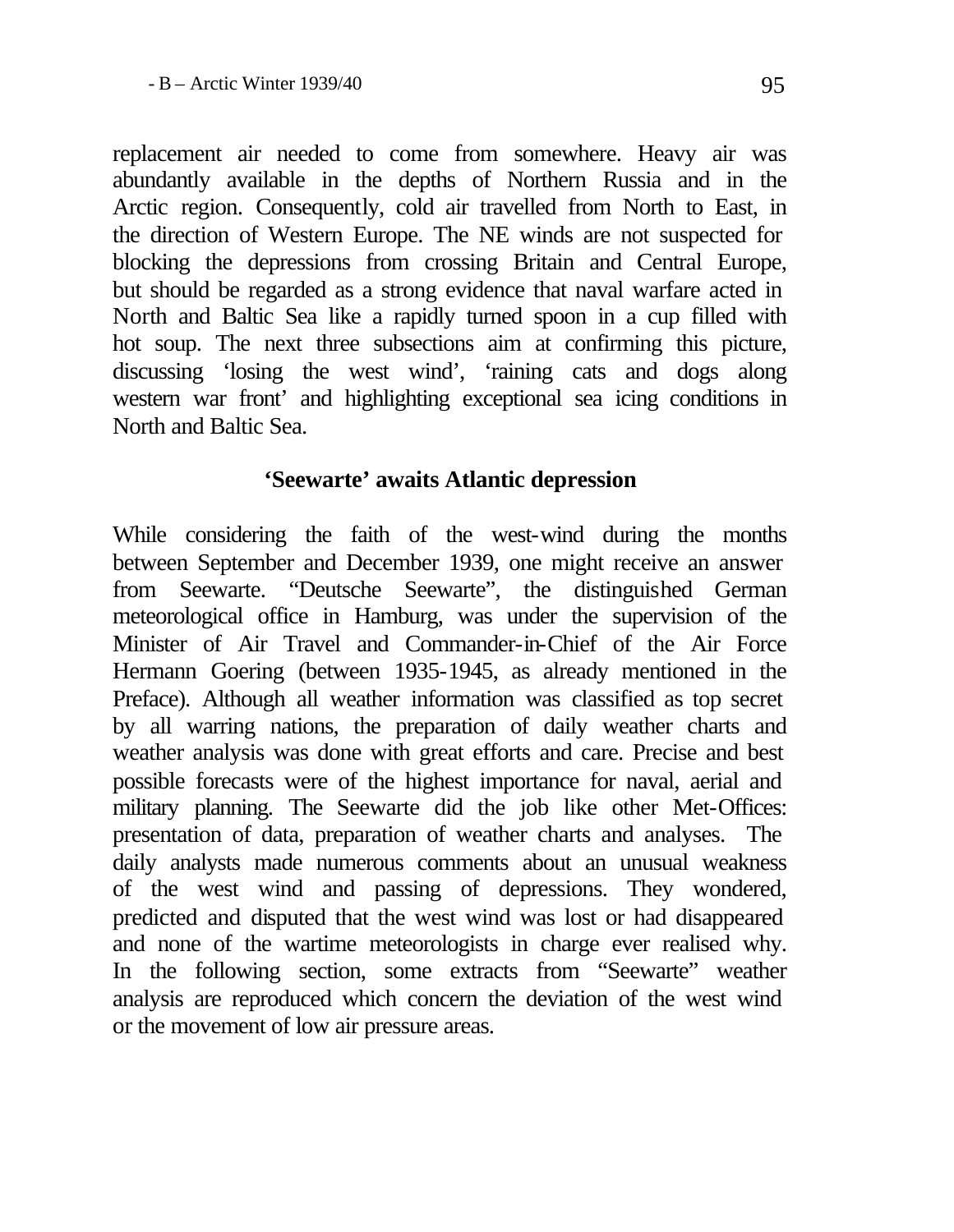Between the 16-28<sup>th</sup> of September 1939: daily weather charts show a high-pressure area between Iceland and Scotland. The most significant comments of the Seewarte analysts are:

The 19<sup>th</sup> of September 1939: cyclonic activities over the Arctic Ocean (Nordmeergebiet) are intensive. The west-drift in the North will consequently move more and more to the South.

The 23<sup>rd</sup> of September 1939: with the advance of air into Middle Europe a more forceful cyclone can develop along this channel (Rinne) which could extend its influence in the Middle Europe later.

> Remark: The two previous extracts show high expectation that cyclonic activities in Middle Europe will resume soon. However, this did not occur as indicated in the following extract, one week later.

The 29<sup>th</sup> of September 1939: general weather situation towards the end of the month clearly reveals changes indicating the end of the Indian



summer spell, which leads to a period of increased cyclone frequency in Europe.

Remark: This also did not happen, as confirmed by the next extract.

The  $13<sup>th</sup>$  of October 1939: the first effective gust of maritime air has reached Northern Germany. A continuous west-wind-drift (WWD), however, cannot be expected yet.

The  $19<sup>th</sup>$  of October 1939: a broad, high-pressure bridge has been formed between the Atlantic and the Scandinavian heights. Again this results in a weather situation similar to those which have been witnessed frequently before, during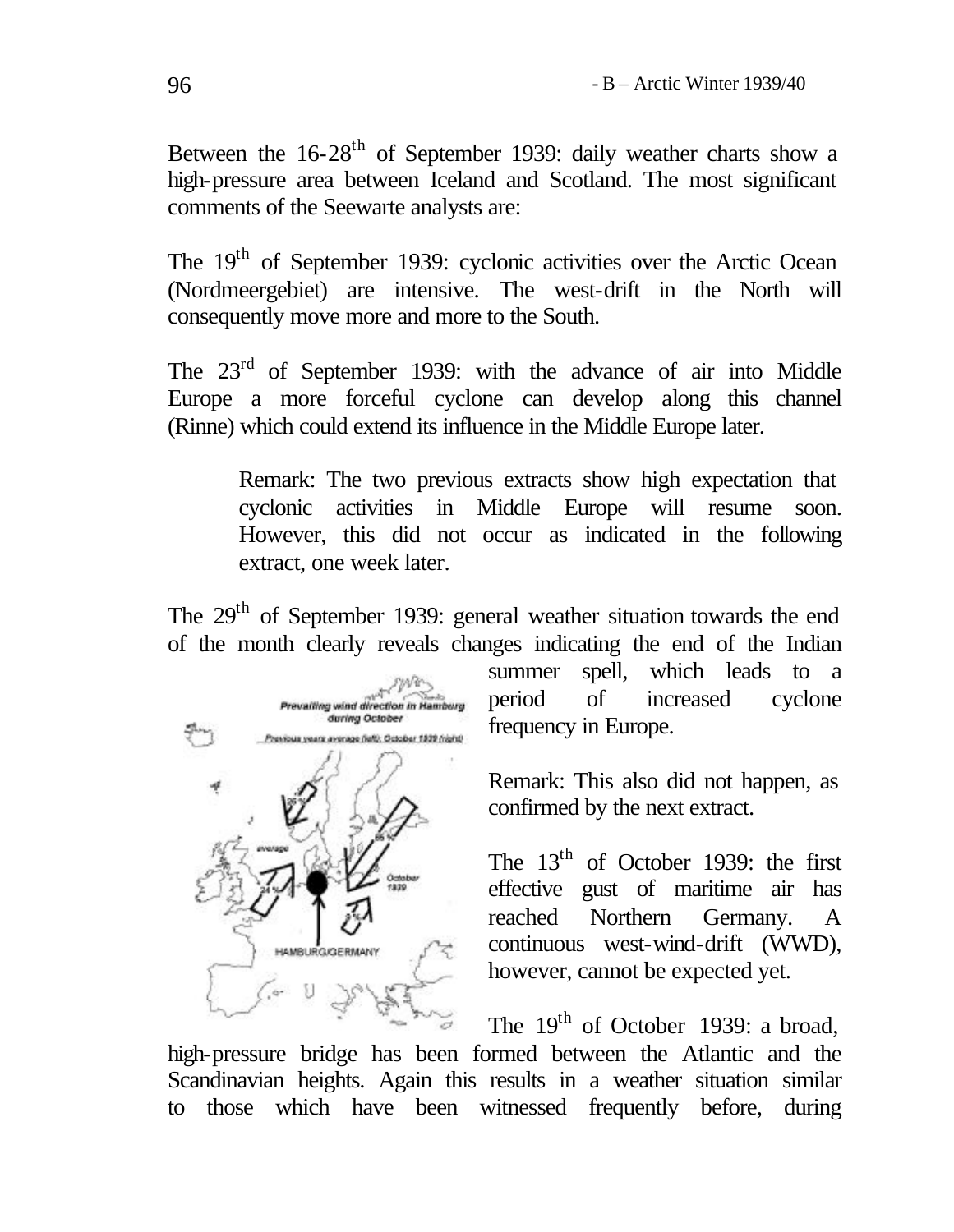corresponding month, viz. a high-pressure zone moving from the Atlantic via Southern Scandinavia to Russia, with low-pressure disturbances to the North and South of it.

The  $23<sup>rd</sup>$  of October 1939: usual weather is changing now and the high pressure bridge which links the Azores high with the West Russian high is broken up. A transition to a west wind situation is on the verge of the German seas.

The 28th of October 1939: since a high pressure bridge from Middle Scandinavia to Scotland remains there, a further stream of cold air from the Arctic Ocean (Nordmeerraum) is cut off.

The  $2<sup>nd</sup>$  of November 1939: an unusual and explicit analysis is given on change in the direction of wind: "Germany lies in the South (Southern part) of the high-pressure area and mostly experiences winds coming from East to North (NE- directions), which is clearly shown by the climatic data from October: Hamburg reported winds from the North-Eastern quadrant on almost two thirds of the dates observed (33% easterly winds out of 65%) while North-Eastern winds accounted only for a quarter (26%) of several previous years' averages. Otherwise, most frequent direction of the wind – South-West  $(24%)$  – accounted for 9% of all cases. Thus the observations at this station alone show what the weather charts of an extensive area would obviously indicate."

> Remark: This is a very strong and clear indication that huge air masses moved towards the North Sea (including southern part of Baltic Sea), presumably caused by unusually high evaporation in this sea area. While water of the North Sea was 'stirred and turned', 'steam' rose upwards into the sky causing air to flow in from Easterly direction, which subsequently prevented low-pressure systems to travel along the west-winddrift channel, via the North Sea and Central Europe, into the eastern hemisphere.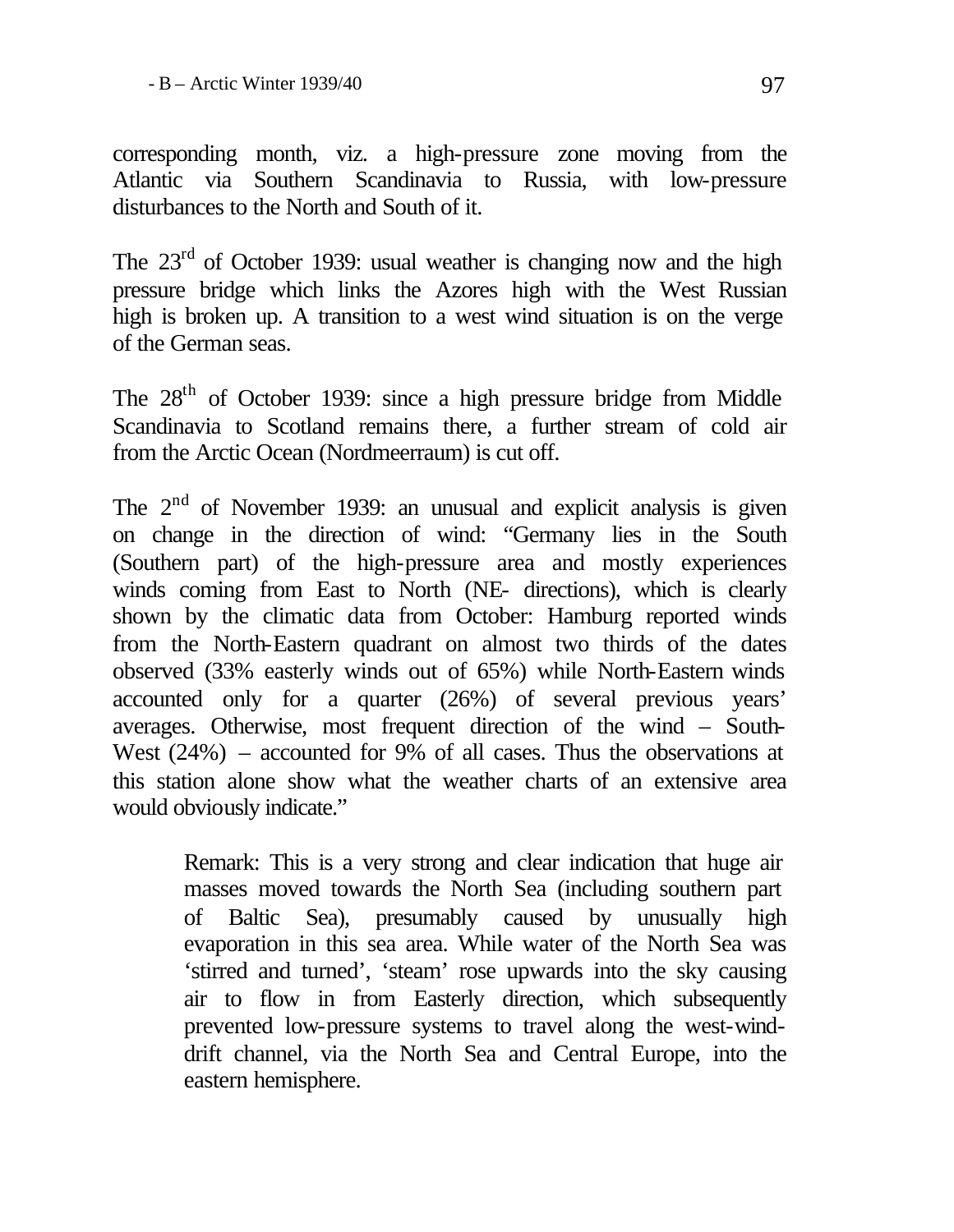Data for next four weeks are mixed. Four statements made during that month may illustrate the situation as seen by the analysts who thought they were worth mentioning at that time.

The  $5<sup>th</sup>$  of November 1939: it appears that now – like during many earlier years – a west-wind-drift with lively cyclonic activities will begin to move over Europe at about the middle of the month.

The 14<sup>th</sup> of November 1939: it seems that a mainly sectional circulation is going to happen in the general weather situation: its pressure field will be characterized by a long, high-pressure zone – Azores–Southern Germany–Southern Russia – and west-wind-drift like turbulence activity in the North of these regions.

The 29th of November 1939: West Siberian high is slowly retreating towards the East thereby allowing the disturbance coming from the West to penetrate still deeper into the regions of European Russia.

The  $30<sup>th</sup>$  of November 1939: a very distinct west-wind weather situation prevails over the North and Middle Europe.

Expectations of 'lively cyclonic activities' did not materialize. At that time, weather men could not imagine seawater changes caused by devastating war machinery.

## **Westerlies gone**

During the first few days of December, we witnessed the attempts of rather weak cyclonic storms to reclaim their common travel path from the Atlantic to the Eastern hemisphere. By the  $7<sup>h</sup>$  of



December 1939, a high pressure field forms near Aachen (West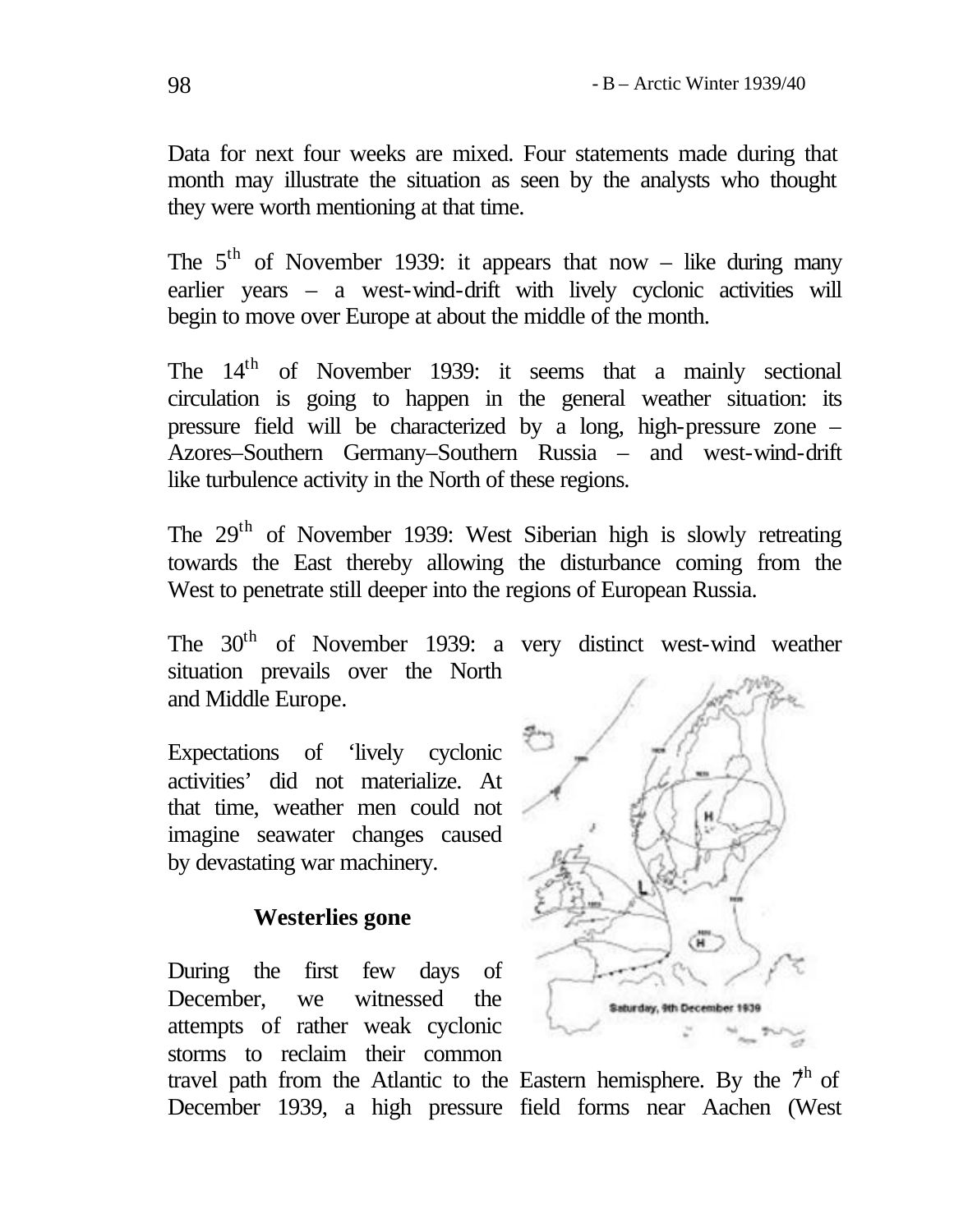Germany/Belgium), stretching to Norway, the 'last straw' that lead to severe winter conditions. At this time, any Atlantic air power had been lost for Western Europe, as the 'Neue Zürcher Zeitung' brilliantly acknowledged in its issue dated the  $14<sup>th</sup>$  of January 1940 (extract):

"Severe cold which invaded the whole Europe in the course of this week was by no means an accidental phenomenon which settled in



*Atlantic low pressure areas are barred to enter Central Europe* 

surprisingly. It rather constitutes the peak of a development which had its beginning in the first week of December. Towards its end, high pressure began to stabilize in North and Middle Europe, keeping away the low Atlantic cyclones from the continent and diverting them mainly through Greenland and Iceland waters, to the Sea…. As soon as occasional Atlantic depressions moved East, through the North and Baltic Sea, they were immediately replaced by the entry of cold air coming from the Greenland area."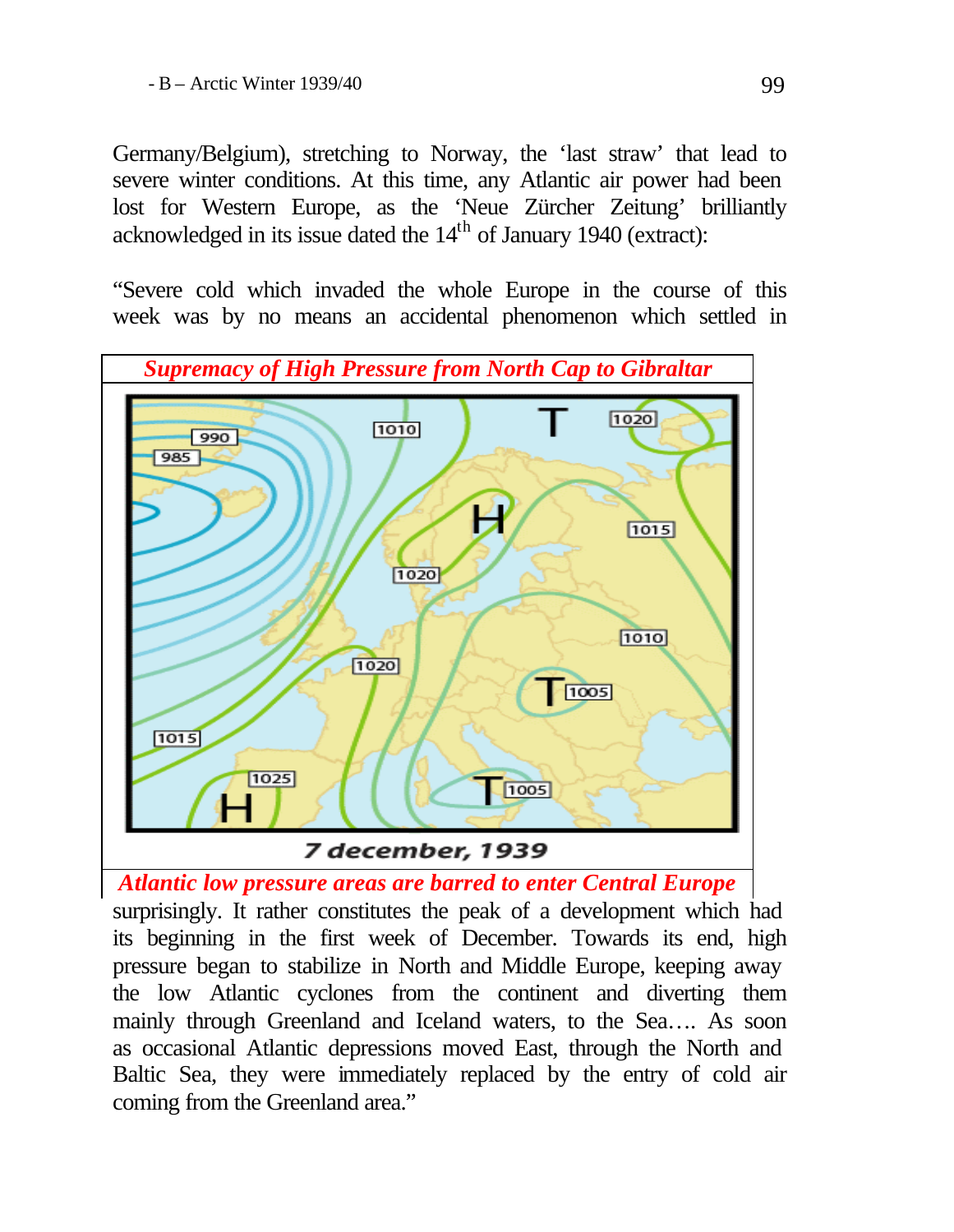So far, this is an impressive analysis. What the weather expert of NZZ had not realised is the fact that the 'blocking' of the westerlies had occurred since September 1939 and that the war at sea could have been responsible for it.

Four further excerpts from the daily Seewarte analysis demonstrate how the 'Seewarte' civil servant on duty judged the developments from December.

The 1<sup>st</sup> of December 1939: a quite distinct Atlantic frontal zone of the last few days is disintegrating.

The  $8<sup>th</sup>$  of December 1939: it appears that the influx of warm air from the West is stronger than the retreating stream of cold air, so that the high pressure bridge might stay, although the English frontal zone is currently progressing very slowly towards the East.

The 19<sup>th</sup> of December 1939: A high-pressure ridge stretches....(etc).

These conditions. however, are not likely to exist. The same pressure ridge is attacked from two sides and has gained more than 10mb in the past 24 hours….

The  $21<sup>st</sup>$  of December 1939: a high pressure area, which installed yesterday over the Northern coast of Scotland, lies today over Central Germany, with a central pressure of



1,034mb. The heavy fall in pressure over the Artic Sea area (Nordmeerraum) has produced a drop there.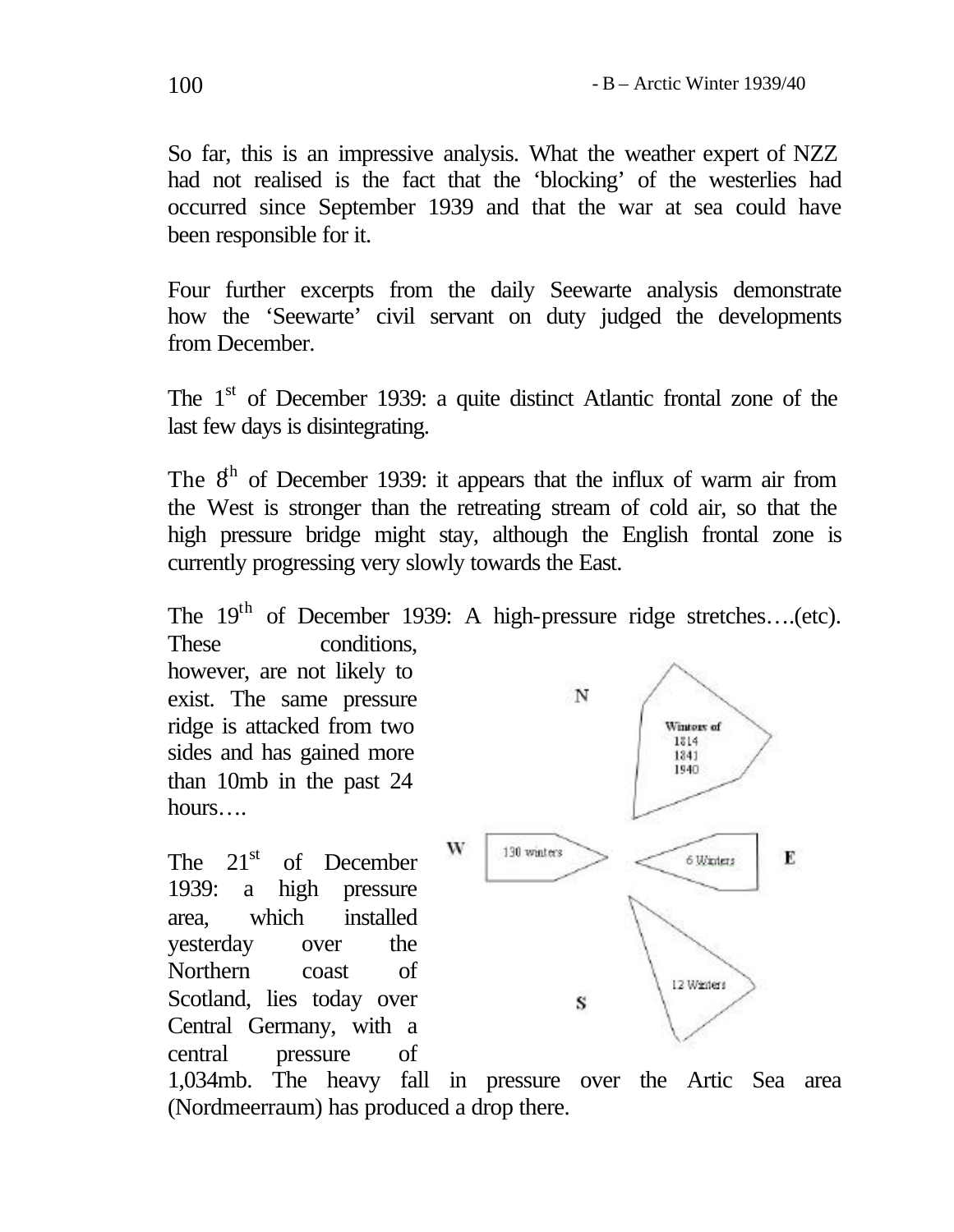After this date, the West Wind Drift was definitely barred from entering Western Europe. The return of the Ice Age conditions became a consequential result.

#### **Changed wind direction**

The foregoing investigation emphasized the significance of the changes observed in wind direction, in Hamburg, in October 1939. Wind direction had dramatically changed from prevailing SW winds to dominating NE winds, due to the churning of the sea in Western Europe.

At this stage, it might be worth mentioning that a research conducted by Drummond<sup>22</sup> for Kew Observatory (London), in the early 1940s, mentioned that prevailing wind directions in South-West England during 155 winters, between 1788 and 1942, had only 21 easterly resultants, whereby the few winters 1814, 1841, and 1940 had resultants from NE to ENE. Another few winters since 1841 (1845, 1870, 1879, 1891, 1895, 1904, 1929) had prevailing SSE to ESE winds. With the exception of the winters of 1801 and 1804, all these 21 winters with predominant easterly winds had temperatures below the average (40.1 $\textdegree$ F = 4.5 $\textdegree$ C). While eleven of the above winters had mean temperatures between 34°F and 36°F, only six with westerly resultants had means lower than 37°F, these being: 1820, 1830, 1847, 1855 and 1886.

Observing the way Drummond highlights the exceptionality of the first war winter, one can only wonder why he seemed to have thought that such things happened simply out of the blue. While expressing some surprise, not even the prominent German meteorologist Richard Scherhag made anything out of his conclusion: "the famous winter of 1939/40 was the consequence of a general decrease in general

<sup>22</sup> Drummond, 'Cold winters at Kew Observatory, 1783-1942', 1943, see reference above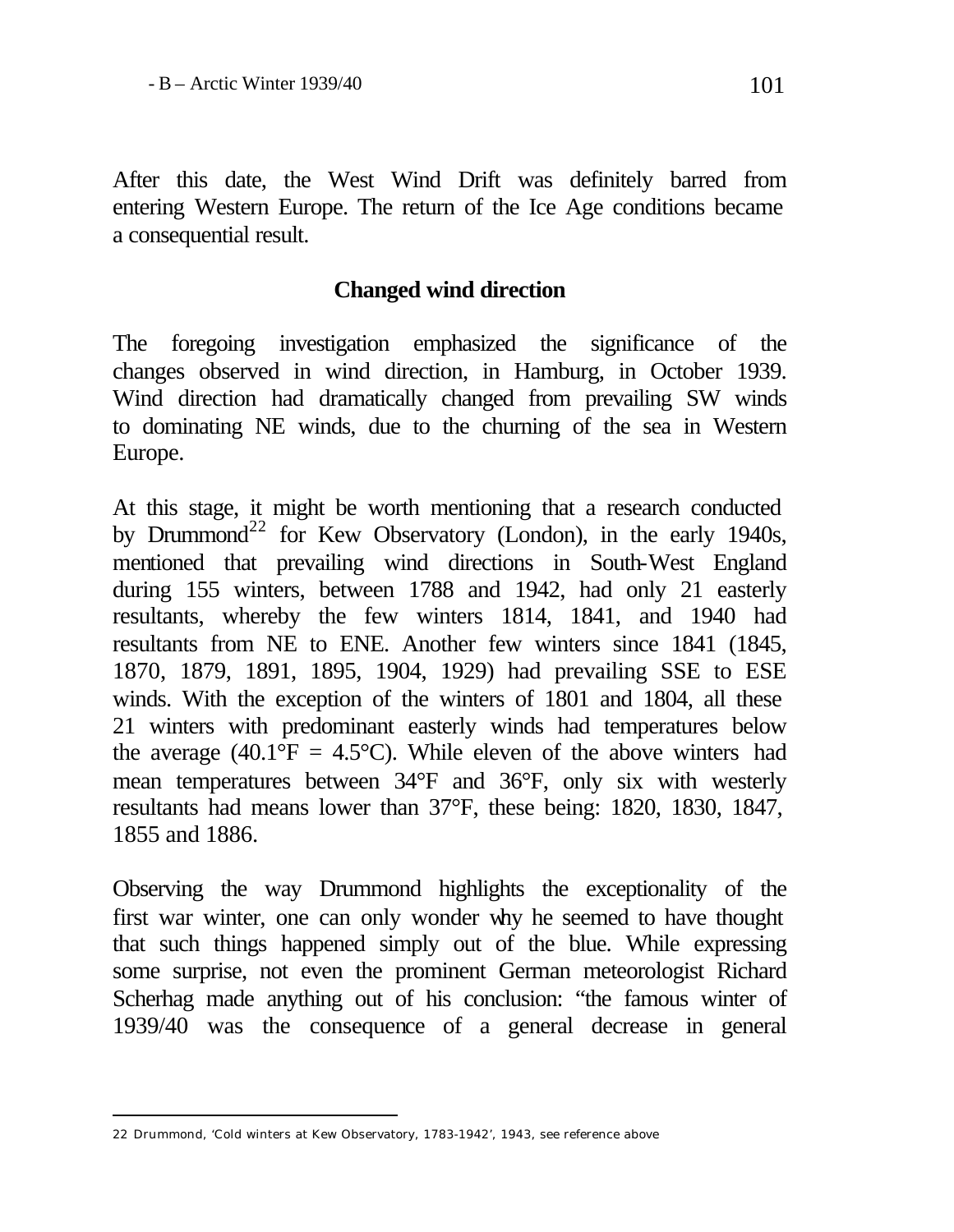circulation"<sup>23</sup>. And what reduced circulation in the first place? Neither Scherhag nor any of his numerous academic fellows around the world ever asked themselves this question.

# **Why did it rain cats and dogs? The picture**

First and most important picture: when there is less humidity in the air, it is easier for the cold air to take control. During the winter season, when the Northern Atmosphere is drier, general circulation decrease makes it easier for the polar air to travel to southern latitudes and to determine lower temperatures in many other regions. Some may even wonder about the appearance of such arctic conditions. January 1940 reflected this exact situation. North America, China and Europe froze under extreme low temperatures and there was plenty of snow everywhere. However, the record winter of 1939/40 in North Europe was 'homemade' due to naval warfare in its seas and to the forming of 'dry air' which may have brought its small share $^{24}$ .

The next important picture is about the situation in which precipitations actually 'dilute' the atmospheric humidity. If it rains abundantly in one place, precipitations statistically diminish in other places until humidity restores average equilibrium again. This

l



200% to 300% rain above average during October & November 1939

process may take more than a few weeks. If war can cause abundant precipitations during the winter season, nature needs much more time

<sup>23</sup> Scherhag, Richard (1951); 'Die grosse Zirkulationsstoerung im Jahr 1940', in: Annalen der Meteorologie, 4. Jahrgang, Heft 7-9, 1951, p.321-329.

<sup>24</sup> In New York about every tenth January was much colder and every fifth winter (January & February).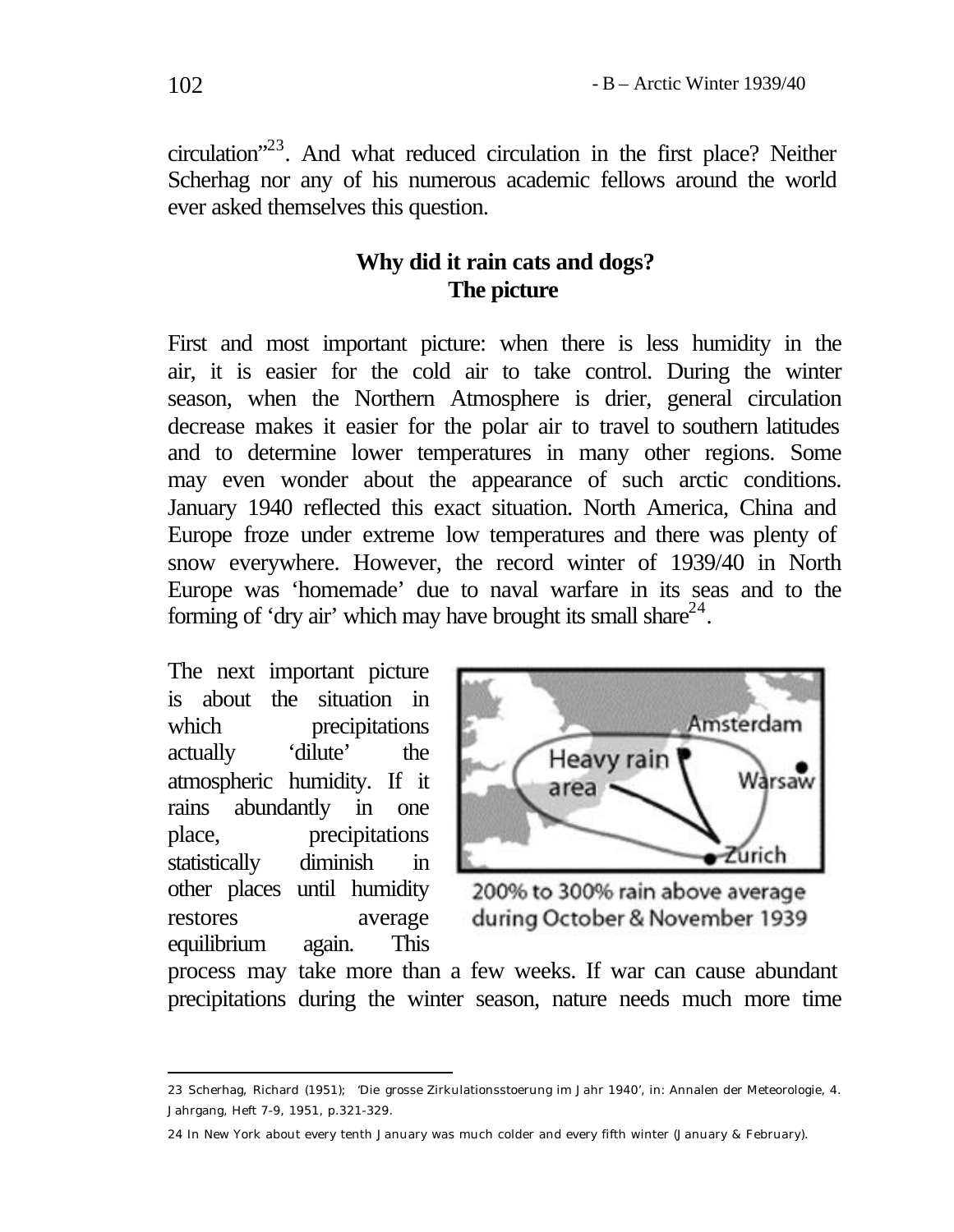to 'fill' the gap during the summer season. So far this information represents only physical laws and not facts.

World War Two had hardly started when it began to rain excessively in Western Europe, from Berlin and Basel to Paris, Amsterdam and London, for three months, i.e., 200% above average in September, 300% in October, and more than 200% in November. In the Western, Middle and Southern Germany, the quantity of rain recorded at most observation-stations was more than double, in some cases even 3.5 times more than usual: Augsburg 366%; Noerdlingen 362%, Kaiserslautern 336 %, Wuerzburg 316 %. Southeast England recorded rainfall of more than three times above average in October 1939. Greenwich saw a higher rainfall only in 1888 and, before that, in 1840. Greenwich total for October (6.16 in.) and November (4.13 in.) together –10.29 inches – was the highest ever since recording had begun at Greenwich. Similar conditions had been observed at Camden Square (London), where hours of rainfall are recorded as it follows: October 77.3 hours, November 96.7 hours. These were 50 hours higher than the average. Some places at the southern end of Maginot/Westwall Line recorded 30 days of rain during October (e.g. Freiburg,); a number of other locations had up to 24 days of rain.

In November 1939, weather conditions were not much better than in October. In general, it was a bit too warm and too wet, 200% more than normal for that season, in Hannover, Aachen, Kassel, Frankfurt a.M., Magdeburg, Ulm, Wuerzburg. This weather conditions actually saved France from being attacked and invaded in 1939. On the  $19<sup>th</sup>$  of October, the "Yellow" plan for the invasion of France was finalised. On  $7<sup>th</sup>$  of November, the beginning of the invasion plan was postponed for the first time. A Blitzkrieg was not advisable in such muddy soil conditions. Soldiers and tanks would have been defeated by 'General Mud'. Hitler wanted to go ahead and would have sent the Wehrmacht across the boarders in late 1939, but, due to excessively wet autumn weather conditions, the invasion was postponed until June 1940.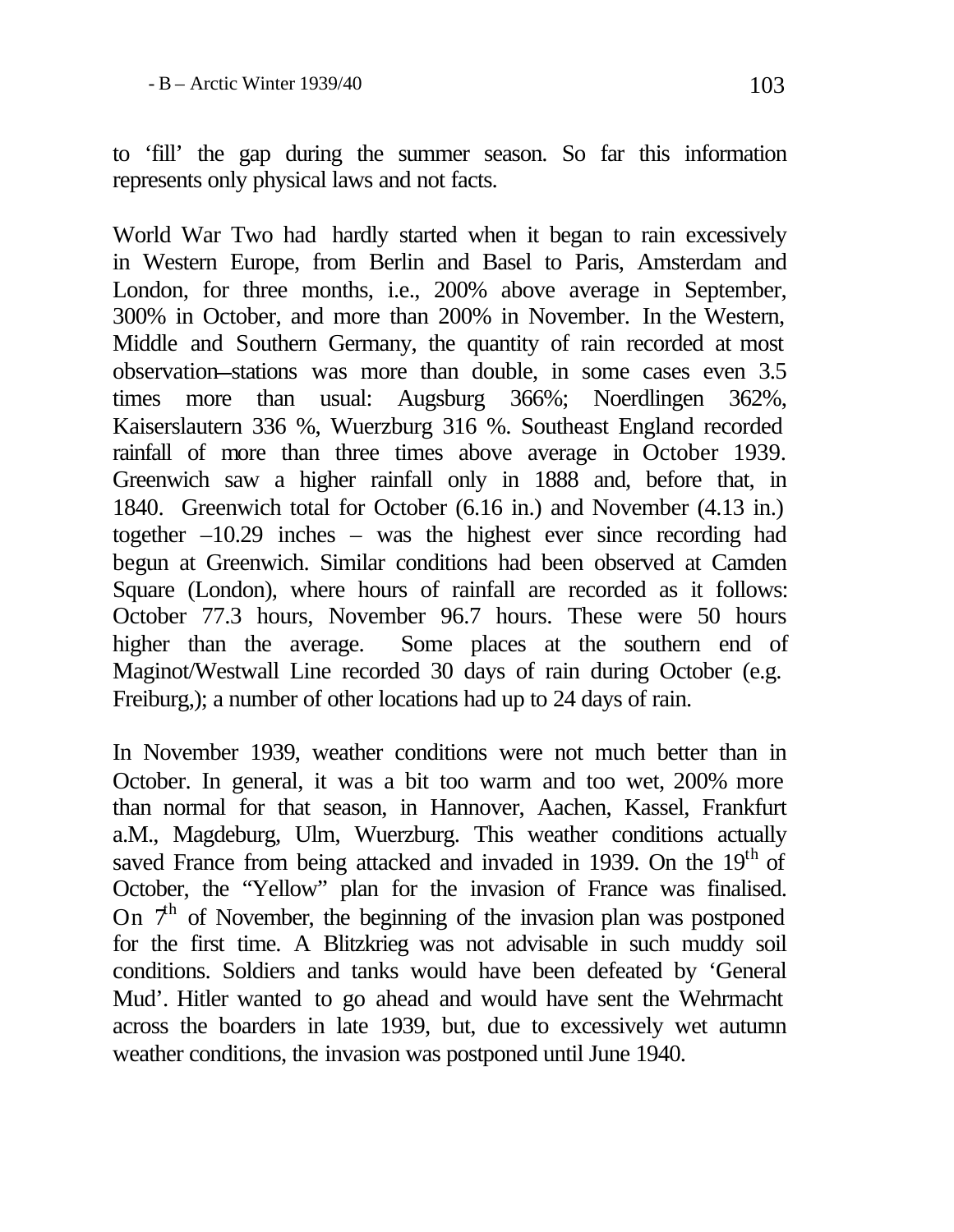The appearance of excessive rain in West Europe raises a paramount question: where did all water vapors come from?

## **Where did all the water come from?**

Actually one can discuss the matter under two aspects: (1) where did excessive water vapor come from? (2) how was it brought down? The first aspect is more important for this investigation than the second one because it serves as evidence that naval forces increased evaporation rate, which means that the seas lost a considerable part of their seasonal heat budget too early and, this way, their capacity to keep polar air at bay decreased tremendously during pre-winter months.



Since the  $1<sup>st</sup>$ of September 1939, a huge defense area from Basel to Dunkerque (Maginot Line) and from Basel to Emden (Westwall)

was activated and manned with one million soldiers on each side. From now on, small and big encounters, shelling, air fights, and aerial bombings occurred frequently. On the  $7<sup>th</sup>$  of September 1939, The New York Times reported: "First substantial clash saw 700 French tanks and planes moving seven miles over the Saarland border, while 300 airplanes attacked German positions in the Aachen industrial region and munitions area, some 125 miles farther north".

Meanwhile, exploding sea mines and depth charges, shelling among enemy ships or ship versus coastal battery, and thousands of ship movements churned and turned around the waters of North and Baltic Sea. Evaporation rate increased. Soaring water vapour attracted cold air flowing in from north-easterly directions, pushing the excessive water vapour in south-westerly direction towards Westwall and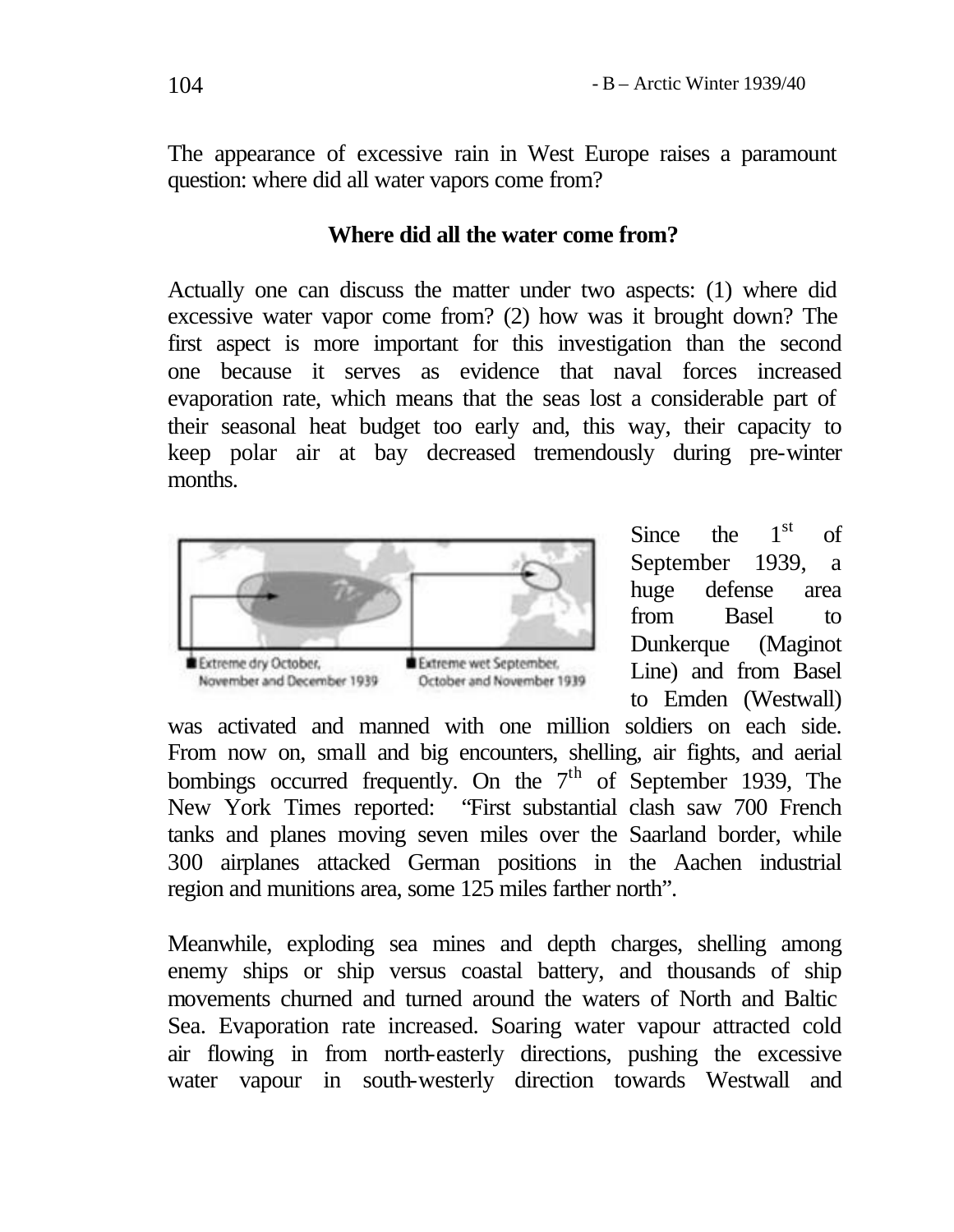Maginot Line, including South England. A record rain period started there due to three reasons:

- 1. Naval activities 'produced' a high and constant humidity all over the western war front, including SE of England, North of France, North of Switzerland, Bavaria, and, further north, the Netherlands, the West, Middle and South of Germany (including Berlin and Silesia).
- 2. Water vapour condenses using the molecules as condensation nucleus. Condensation occurs on a wide variety of aerosol particles e.g. particles of dust, salt, desert sand or smoke. Ambushes and burning down of villages and cities in Poland, in September, and frequent military encounters along the front lines produced abundant condensation nuclei. Clouds could form and 'burst' into rain.
- 3. Air coming in from north-easterly direction was cold. When high humid air laid over Western Europe and resisted being pushed farther south, arriving air would cool down the high humid air and it would inevitably rain.

The scenario was perfect. Plenty of water vapour in the atmosphere, abundant condensation nuclei around and a constant arrival of cold air from NE made it rain cats and dogs in Western Europe.

# **Helgoland Bight water temperature**

Reliable seawater temperature data are scarce. 100 years ago, temperatures were measured randomly and at sea surface. That makes data not very convincing. Nevertheless, on the North Sea island of

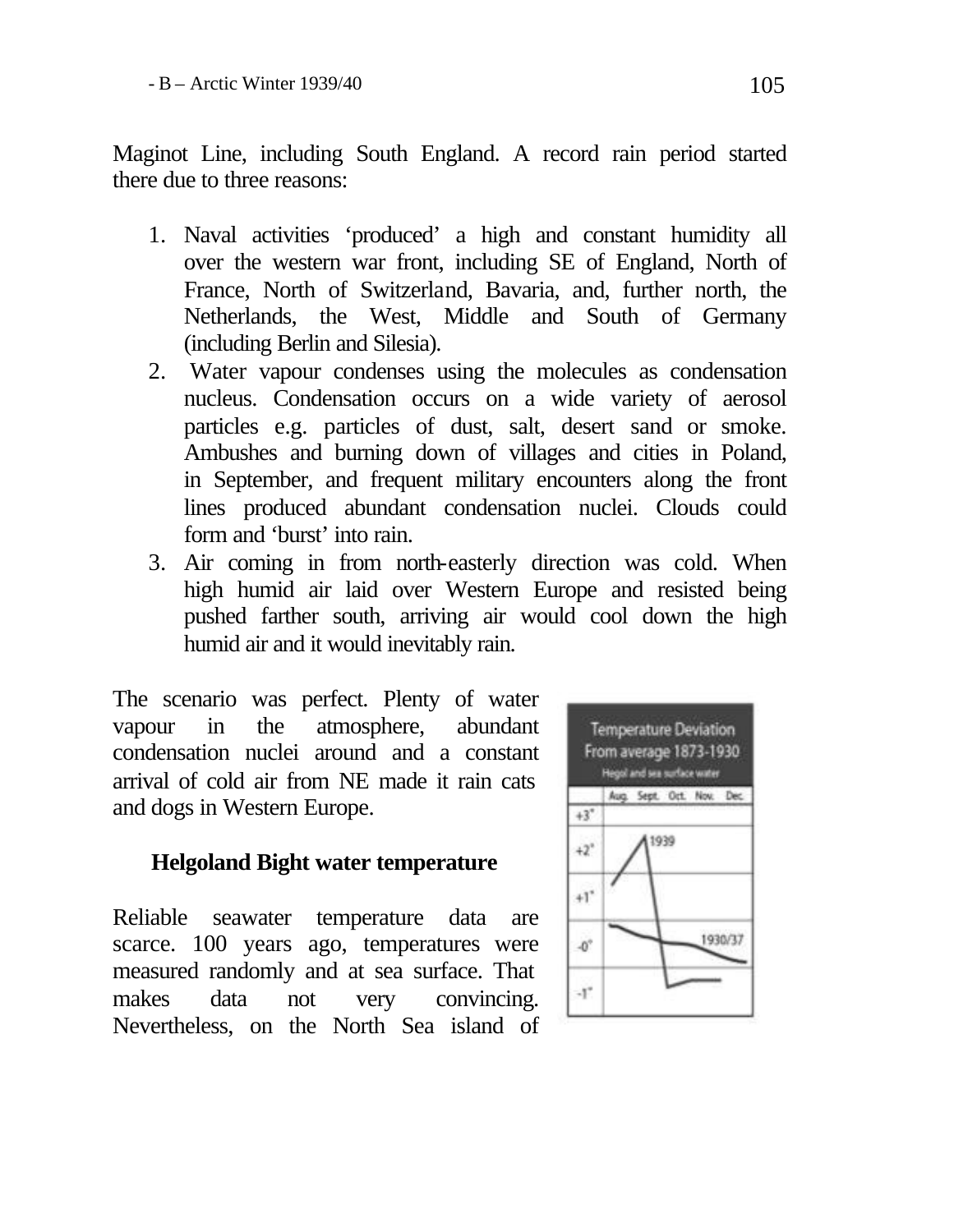Helgoland, about 50 km off Germany's coast, sea surface temperatures had been taken since 1872. In 1954, Erich Goedecke<sup>25</sup> from Hamburg investigated data series from 1872 until 1950 and observed the following changes:

- A modest temperature rise since 1915 (World War I had just started) lasting until about  $1920^{26}$ , varying in a narrow band until 1929.
- A strong rise occurred since 1929 until 1939.
- Mean temperature decreased dramatically since 1939 until 1942, then reverted back to the increasing trend of 1929-1939.

One should not rely on this type of data because they can be conditioned by a number of reasons, e.g. too shallow and tidal waters, etc. However, the sudden turnaround in 1939 is interesting as it came simultaneously with the commencement of WWII. Since the 1<sup>st</sup> of September, huge naval forces and supply ships stayed or navigated close to Helgoland. For a couple of weeks, mine laying flotillas paved huge areas with sea mines. Helgoland roadsteads had become startand return point for many naval missions. September suddenly showed a 1°C higher deviation than during 60 pervious years, with a record extreme decline during October 1939 and lower than usual average from thereon. If these data tell anything, they confirm that there is a link between naval activities and diminishing heat capacity of North and Baltic Sea, earlier and more lasting than one would usually expect. This means the cooling of seas and attracting arctic air flowing in. Early sea icing and prolonged ice duration are other evidential points which establish a connection between naval war and weather formation.

l 25 Goedecke, Erich; 'Das Verhalten der Obe rflächentemperatur in der Deutschen Bucht während der Jahre 1872 – 1950 und der Zusammenhang mit dem nordwest-europäischen Meere', in: Berichte der Deutschen Wissenschaftlichen Kommission für Meeresforschung, Bd.XIII, November 1952, pp.1-31, & Juli 1954, pp.283-297. 26 Temperature increase from 1915 – 1920 is a strong indication for high naval activities during World War One.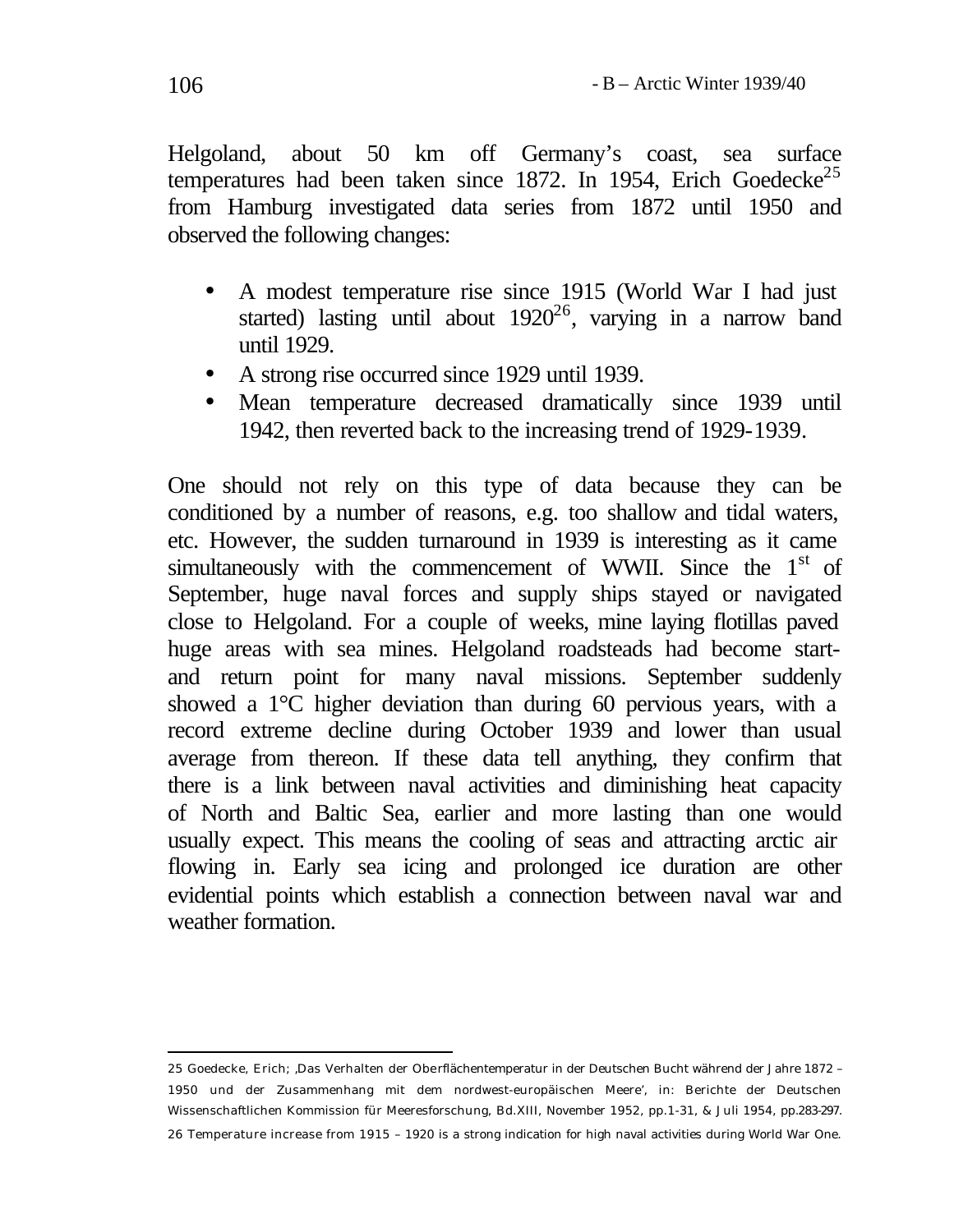## **Sea Icing winter 1939/40**

Icing along the Danish, German and Finnish coasts started early and sea ice conditions lasted longer than in dozens of previous years. For example, in December 1938, ice formation started early due to a sudden cold spell, but it lasted only for two to three weeks. The winter of 1938/39 is listed as a quite moderate one, in fact, the warmest for decades. Circumstantial evidences throwing light to the war winter of 1939/40 are manifold and include the following facts concerning sea ice:

- suddenness with which icing started;
- early start and longer persistence of ice;
- severity of icing;
- long duration of the icy period caused by two cold waves, one in January and another one in February 1940.



However, icing had different features in different places. This applies particularly to coastal areas at Germany's North Sea coast on one hand, and Southern Baltic Sea on the other, where the most intensive naval activities took place. This will be outlined in two of the following items. But first we will give a brief description of the Danish and Swedes water circumstances and a final picture will emerge from Northern

Baltic Sea where raging Winter War between Russia and Finland left its marks on sea icing.

## **Denmark – Sweden**

First ice was reported around mid December, which increased soon in the inner and closed waters and later on outside this area. The number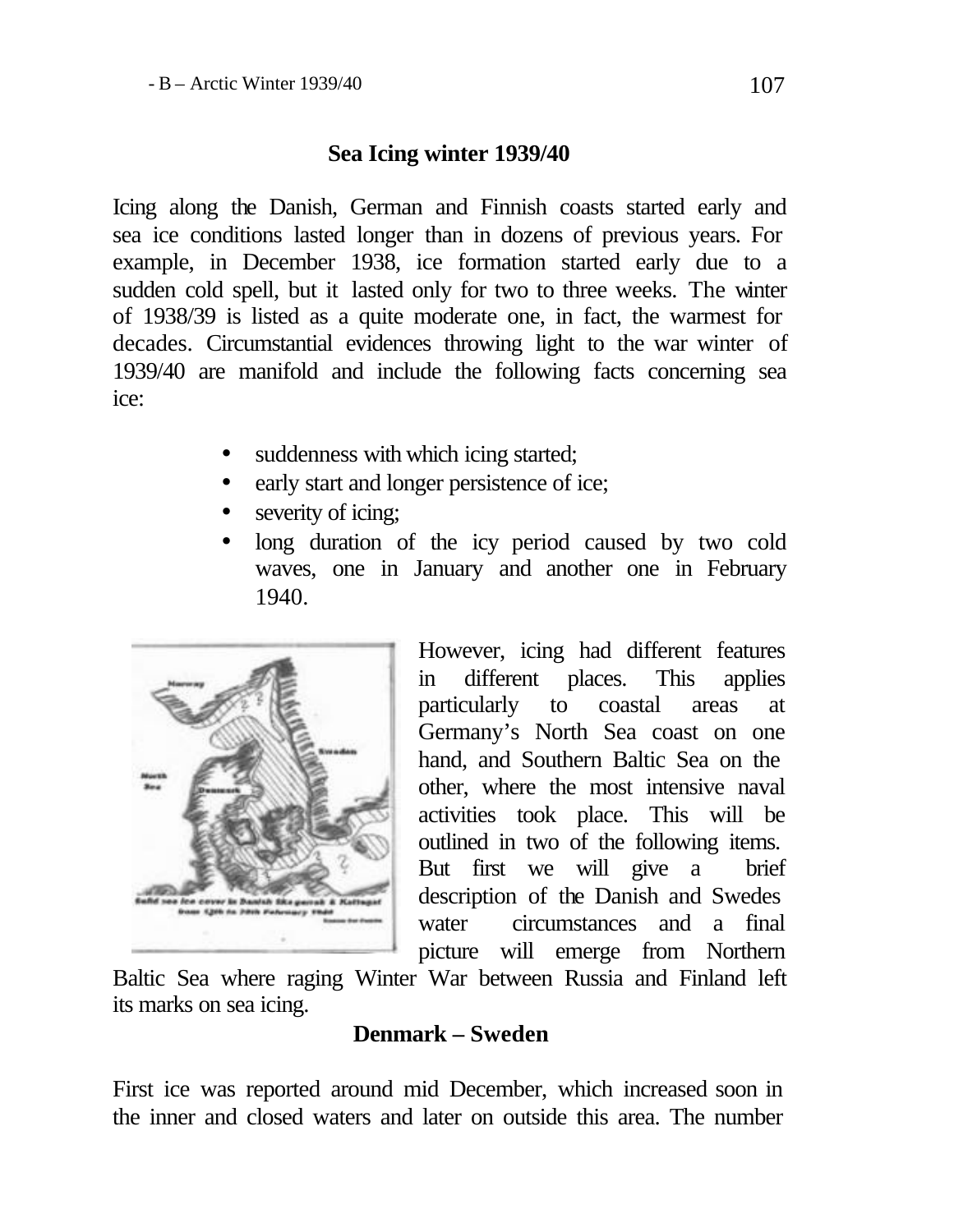of ice days had generally been large, a maximum of 115 days. While 34 stations reported more than 100 days, 99 stations reported 75-100 days. Last ice was reported in the Sounds, on the  $19<sup>th</sup>$  of April 1940. Due to an early start of the winter, there were the severest ice conditions on sea for many decades. The lowest temperatures recorded were in December –22.2°C, in January –24.3°C, in February –27.4°C, and in March –22.0°C. Ships were to be convoyed and accompanied by icebreakers through the Kattegat East-channel if the supplies were to reach Copenhagen. These proceedings were not accomplished without damages to ships convoyed, as well as to accompanying icebreakers.<sup>27</sup> The coldest month in Copenhagen, viz. February, usually has a mean temperature of 0°C.

# **North Sea – Helgoland Bight**



Icing and ice floats emerged on river Elbe on the  $16<sup>th</sup>$  of December 1939. In Hamburg, about 100 kilometres of river upstream from Helgoland Bight, at a mere 80 km distance from the Baltic Sea,

there had been constant temperatures of sub-zero degrees Celsius since the  $8<sup>h</sup>$  of December. Icing intensified massively since the  $26<sup>th</sup>$  of December and extreme ice conditions maintained for 90 days, until mid-March 1940.

First ice at Helgoland Bight occurred on the  $17<sup>th</sup>$  of December, in Tönningen, at a distance of about 80 km from Helgoland, and was immediately followed by all other German North Sea stations south of Tönningen, until the 21<sup>st</sup> of December. Only at the most northern

<sup>27</sup> Det Danske Meteorologicial Institute; 'Is- og Besejlingsforholdene i de danske Farvande in Vinteren 1939-40', Kobenhavn.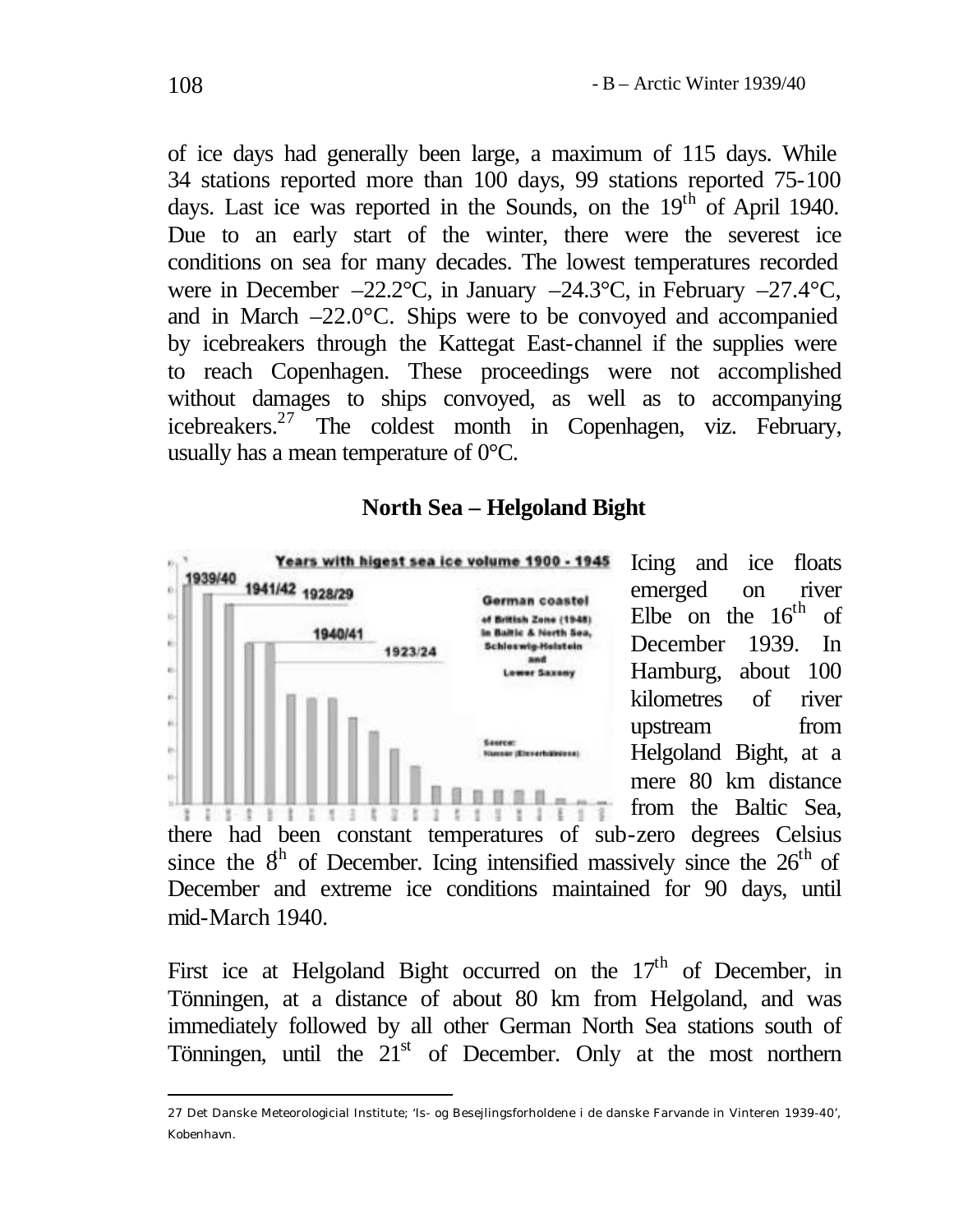station of the island of  $Sylt^{28}$ , icing started about 2 weeks later, a clear indication that deeper waters in more northern parts of North Sea had more heat reserves than shallow southern sea areas, which also saw much more naval activities. In the latter case, ice stayed for 60 to 70 days (until the end of February), in the Elbe river delta for 70 to 102 days, at Tönningen for 100 days, and at north of Tönningen for 60 days, from early January until early March.

# **Southern Baltic Sea**

Conditions for building up the ice differed in three ways from the average of previous years.

- 1) Even though ice started to form in the very North of Scandinavia very early, solid sea ice developed at usual time.
- 2) Ice formation started at first in the southern Baltic Sea as early as mid-December 1939, and
- 3) full icing in the Gulf of Finland started only with the cold wave of the  $14 - 24$ <sup>th</sup> of January 1940.

These events should not have come so much as a surprise if naval activities since the 1<sup>st</sup> of September 1939 are considered:

- A) German Navy ambushed Polish coastal positions with intensive shelling in eastern Baltic during September 1939.
- B) Germans laid a number of mine fields particularly at the south of Danish waters, with several thousands of sea mines. Denmark also laid sea mines.
- C) German Navy patrolled Western Baltic Sea intensively day and night. Danish and Swedish Navies were more active in coastal waters than during peacetime.
- D) German Navy trained all their crews, developed weapons and tested them in this water.
- E) Since defeat and occupation of Poland in the end of September 1939, navigation and transportation increased many times.

<sup>28</sup> Only ca. 80 km north of Tönningen (near Husum), respectively 120 km north of Helgoland island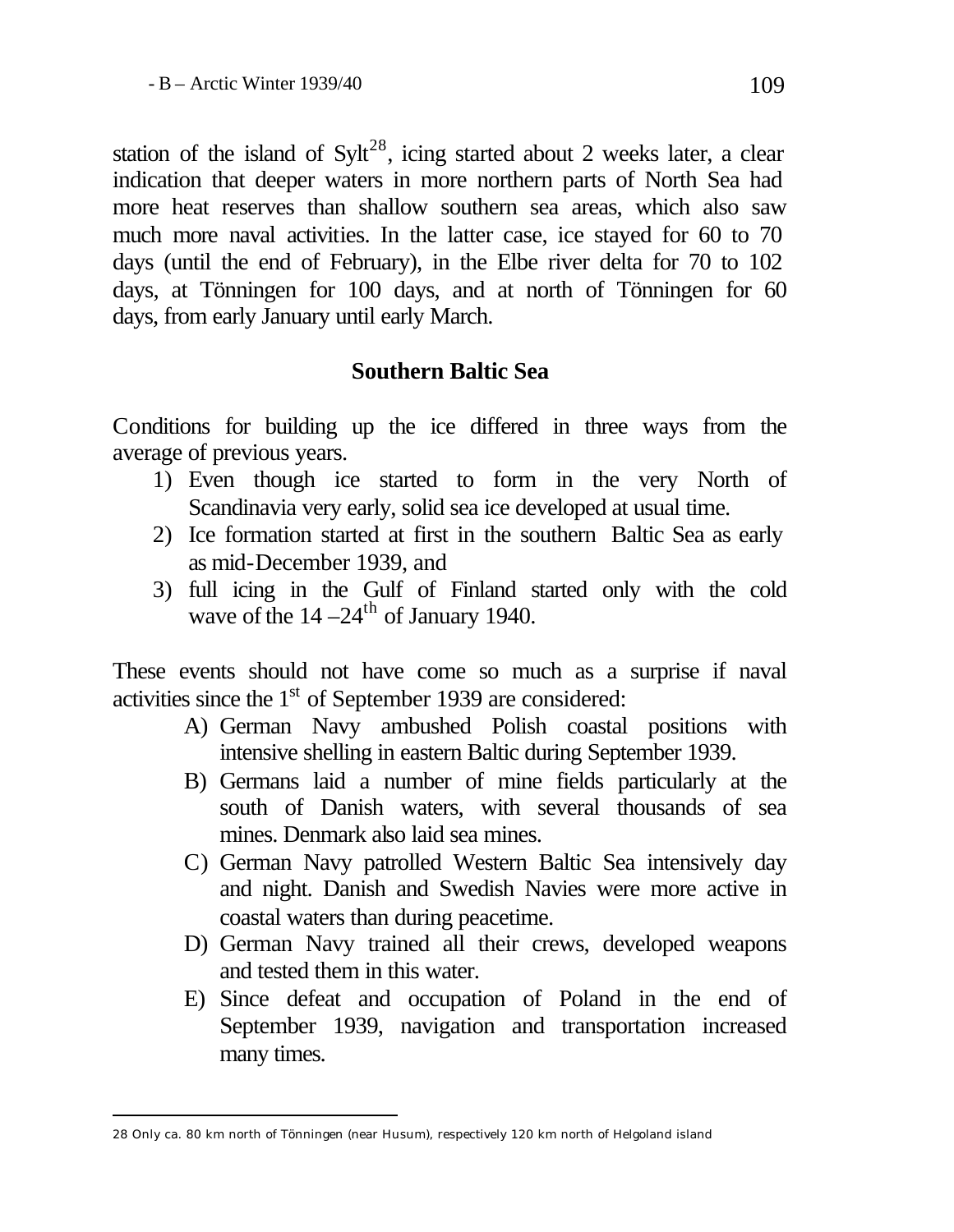In the South, at Greifswald Bodden (an open bight SE of the island of Rügen), icing started on the 18<sup>th</sup> of December 1939. Solid ice remained in place without interruption until the  $4<sup>h</sup>$  of April 1940. Last ice disappeared on the  $11<sup>th</sup>$  of April 1940.

Western Baltic, presumably including Bornholm, was temporarily ice-covered. We cannot provide a complete picture of southern coast from Lübeck to Königsberg (Kaliningrad) as it is claimed that German surveillance data have been lost. Here are some individual data instead:

The 19th of December 1939: ice reported in Kiel Channel (from Elbe to Kiel), Lübeck and Travemünde, remained there for three months**.**

The 20<sup>th</sup> of December 1939: first ice from Stralsund to Palmerort. Since the 1<sup>st</sup> of January 1940, solid ice continued until early April.

The 21<sup>st</sup> of December 1939: ice reported in Schlei (north of Kiel) was to stay until the  $31<sup>st</sup>$  of March 1940.

The 28th of December 1939: ice which was reported in Flensburg (at Danish border) lasted till the  $28<sup>th</sup>$  of March 1940.

## **Sweden**

Swedish ice expert C.J. Östman<sup>29</sup> summarized his detailed report on Baltic Sea ice conditions in 1940 as it follows (excerpts):

> *"A survey was conducted on ice covering the Swedish coast during the particularly cold winter of 1939/40. As regards the thickness of ice, it was generally greater than usual. Thus the values vary between 75-95 centimetres in the harbours of the Gulf and Sea of Bothnia while the normal is of about 70-75 cm. In the harbours of the Baltic, with the exception of the*

<sup>29</sup> Östman, C.J.; 'Den svara isvintern 1939/40', Statens Met-Hydro. Anst., Meddelanden Ser. Uppsatzer, No.33, Stockholm 1940, pp. 1-25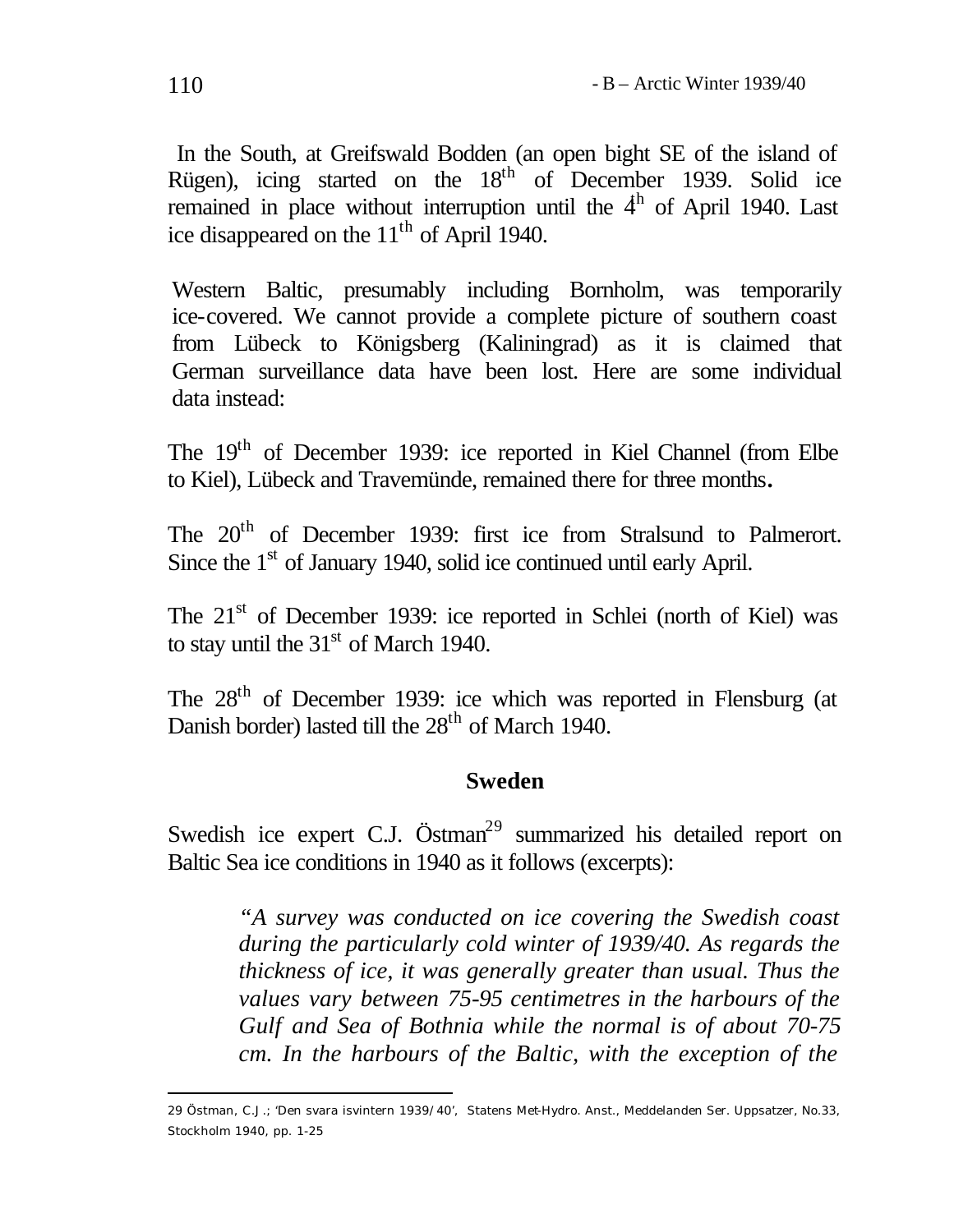*most southerly ones, the thickness was of 30-60 cm compared to the normal of 25-35 cm. The value of 40-60 cm at the Swedish west coast is about two times the normal value."* 

# **Northern Baltic Sea<sup>30</sup>**

The waters around Finland had not seen as much ice as in the war winter of 1939/40 since 1883. And from the  $30<sup>th</sup>$  of November the region was especially affected by the most devastating winter war ever carried out under the Arctic Circle, where the sun never shines for many weeks. On land, the Russian Red Army attacked with more than 300,000 men on a front of one thousand kilometres. At sea, the Russian Baltic Fleet attacked Finnish shore batteries on islands and coastal points with big shells. Submarines operated in the Gulf of Finland and the Gulf of Bothnia, and laid many thousands of sea mines. Finish Navy was small but still operational. Due to high naval activities, the picture of icing seems to be unclear, which is not the case. It actually confirms that naval activities influenced substantially sea-icing processes.

Just to remind, sea ice formation started first in the southern Baltic. In Hanko/Finland (at the western entrance in the Gulf of Finland), icing started on the  $27<sup>th</sup>$  of December 1939; solid ice formed on the  $4<sup>th</sup>$  of January 1940; end of ice came on the  $7<sup>h</sup>$  of May 1940, at almost the same time as in Helsinki. However, on the  $15<sup>th</sup>$  of January 1940, the Gulf of Finland was still open as far as Pellinki. The Gulf of Bothnia was also open in most of its parts. Ice then formed rapidly although the Gulf of Bothnia is far in the North and has a depth of over 200 metres – in the Baltic Sea area the deepest water – holding considerable heat for a long period even during cold winters. An 'icebridge' between Turku and the island of Åland (maximum depth of 30 m) formed on the  $6.7<sup>th</sup>$  of January 1940, about 2  $\frac{1}{2}$  weeks earlier than usual.

<sup>30</sup> For data details in section consult item 2\_17 on: www.seaclimate.com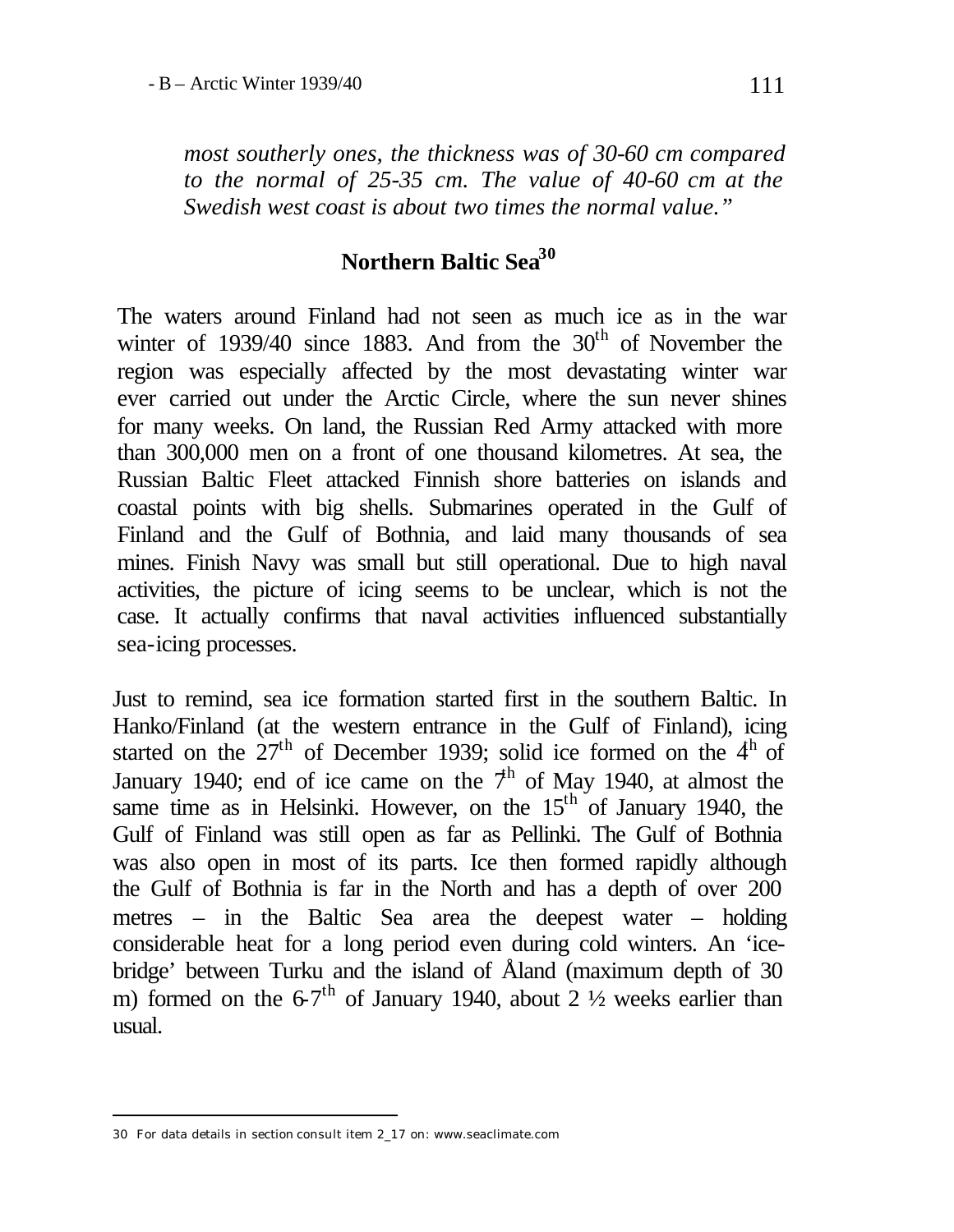

There is no other valid explanation for any deviation in ice formation from earlier averages than the war activities at sea. Most of the factors relevant to the Baltic Sea phenomena are the long open sea areas in the Gulf of Finland, a clear indication that, due to military activities, a high mixing of water took place and delayed ice formation. On the other hand, early formation of the 'Turku-Åland ice bridge' showed that the water of that

area had already cooled down enough to freeze; in this case, more than two weeks earlier than in a place like Hanko, less than 100 km away.

# **Some further ice forming data, chronologically:**

Mid-October 1939: some lakes and rivers froze in Northern and middle of Norrland/Sweden, as well as in the NW of Svealand (Middle Sweden), which usually happens only towards the end of the month.

The 8<sup>th</sup> of December 1939: navigation was closed at Kalix, a Northern port in the Gulf of Bothnia.

The 11<sup>th</sup> of December 1939: navigation was closed at Oulu. Last vessel sailed on the  $7<sup>th</sup>$  of December.

The 19<sup>th</sup> of December 1939: navigation was closed in several ports in the Gulf of Bothnia, except for those which had icebreaker assistance until the end of December or middle of January.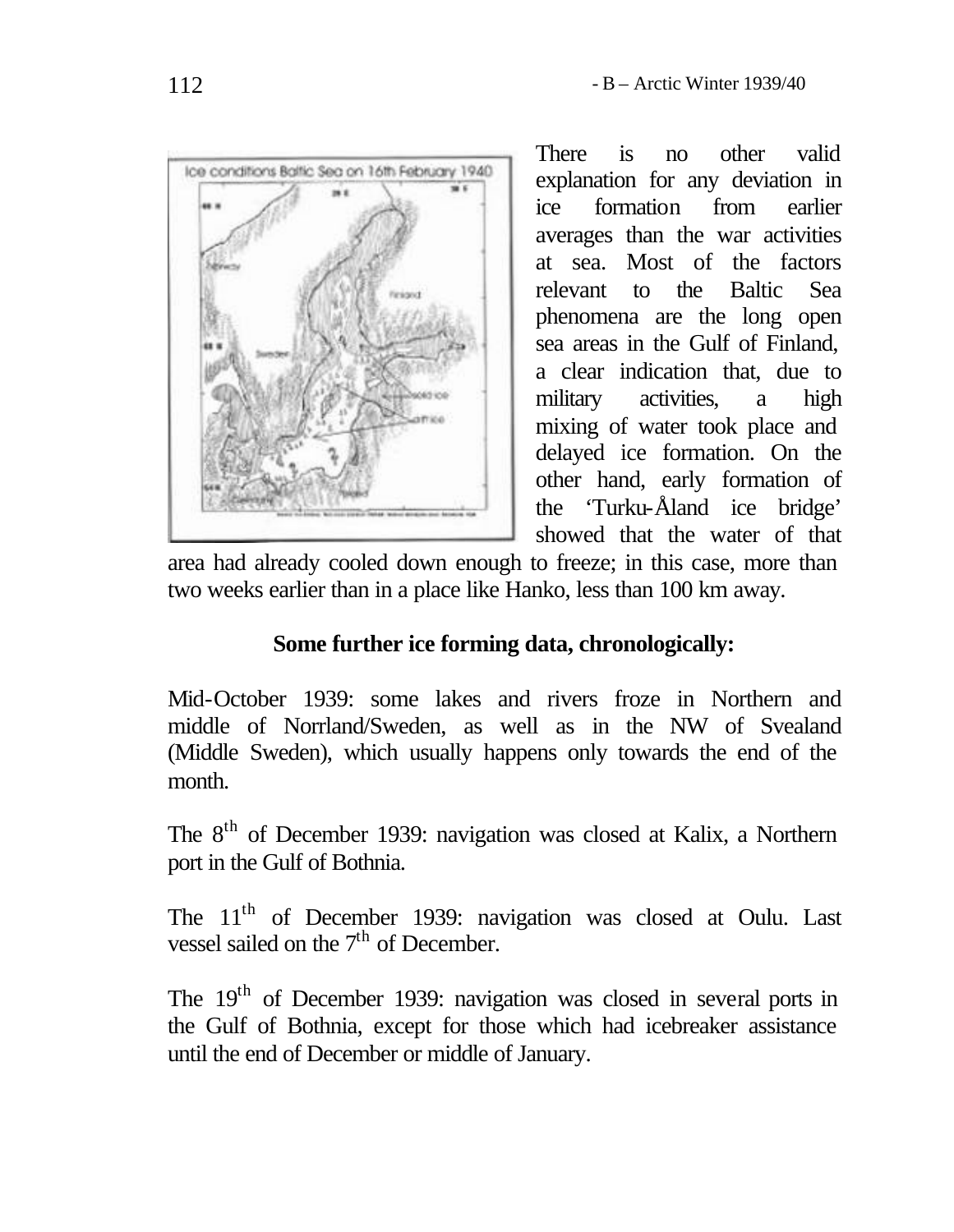The  $9<sup>th</sup>$  of January 1940: heavy ice in Riga – navigation possible for powerful steamers only.

The 13<sup>th</sup> of January 1940: Gulf of Bothnia. A minesweeper and two patrol boats dropped depth bombs in an attempt to cripple a Russian submarine, which had trailed a small Finnish steamer, *Bore*, through the international waters of the Gulf of Bothnia. (NYT, the 14<sup>th</sup> of January 1940)

The 15th of January 1940: the Finnish ice expert Erkki Palosuo made the following meteorological assessment<sup>31</sup>: "By the  $15<sup>th</sup>$  of January, the atmospheric pressure in Greenland had reached a remarkably high level, 1,065mb. As a low pressure of 995mb simultaneously prevailed in Central Russia, very cold air began to flow westward at high speed from the northern side of this low pressure and a very severe frosty period began in the region of the Baltic. The outbreak of cold air resulted in an independent 'cold air plug' (Kaltluftpfropfen) in Germany, which persisted in the area for nearly a week. On the  $24<sup>th</sup>$  of January, the cold air plug in the German area began to move towards the Baltic region from where, reinforced, it pushed back to German territory on the  $7<sup>h</sup>$  of February. On the  $12<sup>th</sup>$  of February, its centre was in the region of Hamburg from where, moving slowly, it arrived in East Germany around the  $20<sup>th</sup>$  of February." This assessment is a convincing explanation for the severely 'under cooled' North and Baltic Sea, particularly Helgoland Bight and Southern Baltic Sea. On the  $12<sup>th</sup>$  and  $13<sup>th</sup>$  of February, temperatures in Hamburg were down to – 29°C. Hamburg thus became an arctic cold centre.

#### **Chapter summary**

While the previous chapter described the severity of war winter 1939/40 on one hand, and the naval activities during four pre-war months on the other, this chapter attempted to link anthropogenic

<sup>31</sup> Palosuo, Erkki; 'A Treatise on severe ice conditions in the central Baltic', Fennia 77 No.1, Helsinki 1953, p.92.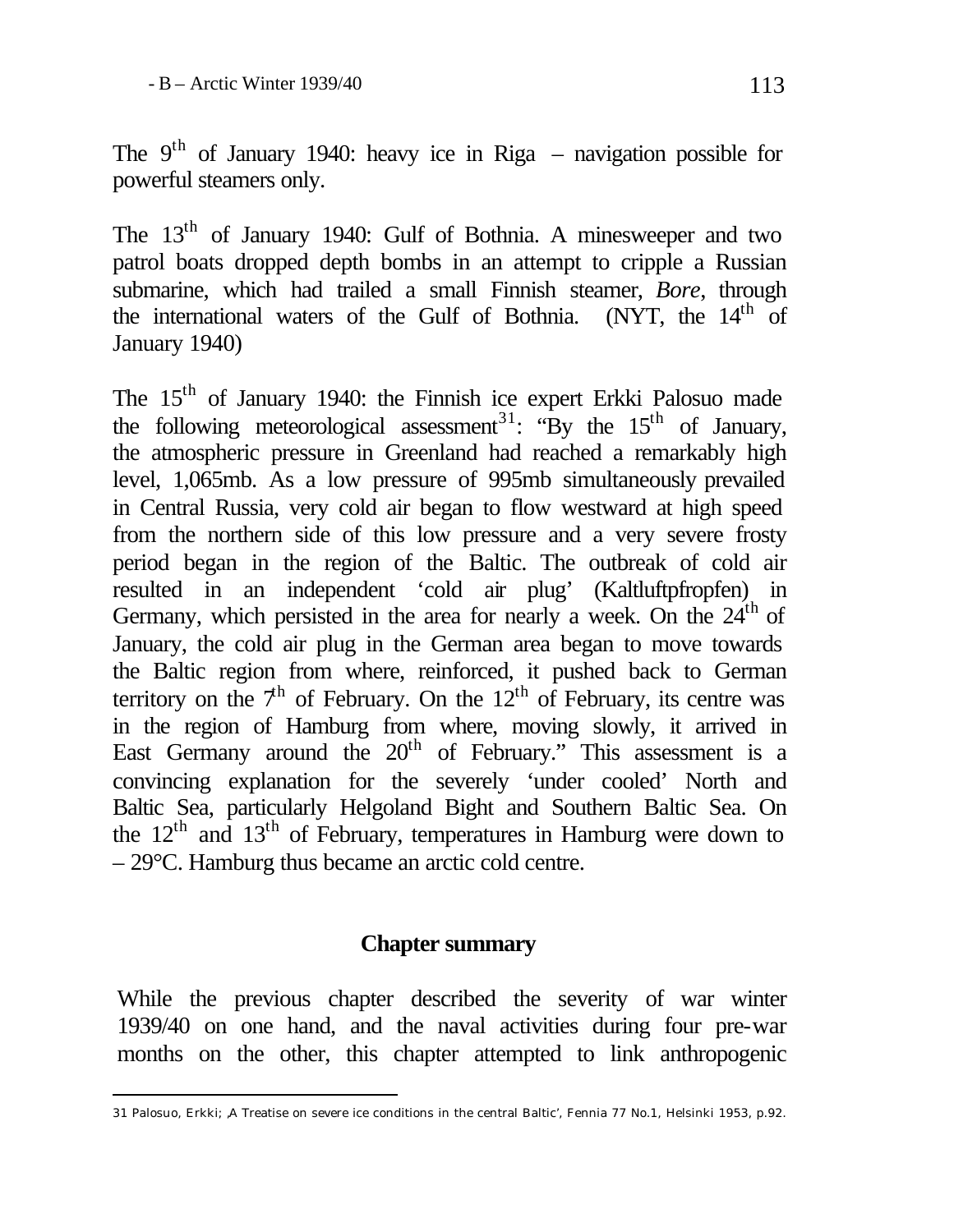causes with corresponding reactions in regional environment. As navies churned huge sea areas about, the evaporation of the seas increased and eventually changed the prevailing winds, declined the movement of the Atlantic depression on common routes and caused record deviations of the sea water temperatures. At least in one case, the build-up of sea ice conditions in the North and Baltic Seas demonstrates several aspects of the naval war and of its implication in environmental issues.

The events presented above are not mere incidents. Why were North and Central Europe affected and why Hamburg became a 'cold air plug'? This city is closely placed between two seas that were most heavily churned during the pre-winter months. Why Southern Europe, Switzerland and the Mediterranean region were not dragged into cold sphere? Why excessive rain occurred along a busy war front between France and Germany while the regions with heavy naval activities only four hundred kilometres further north, from Helgoland to Königsberg, saw less rain than usual? Why sea-icing started more powerfully in the coastal waters of Germany than in an area 1,000 km farther north in Finish waters? All questions could be convincingly explained as being the result of sudden naval activities at sea.